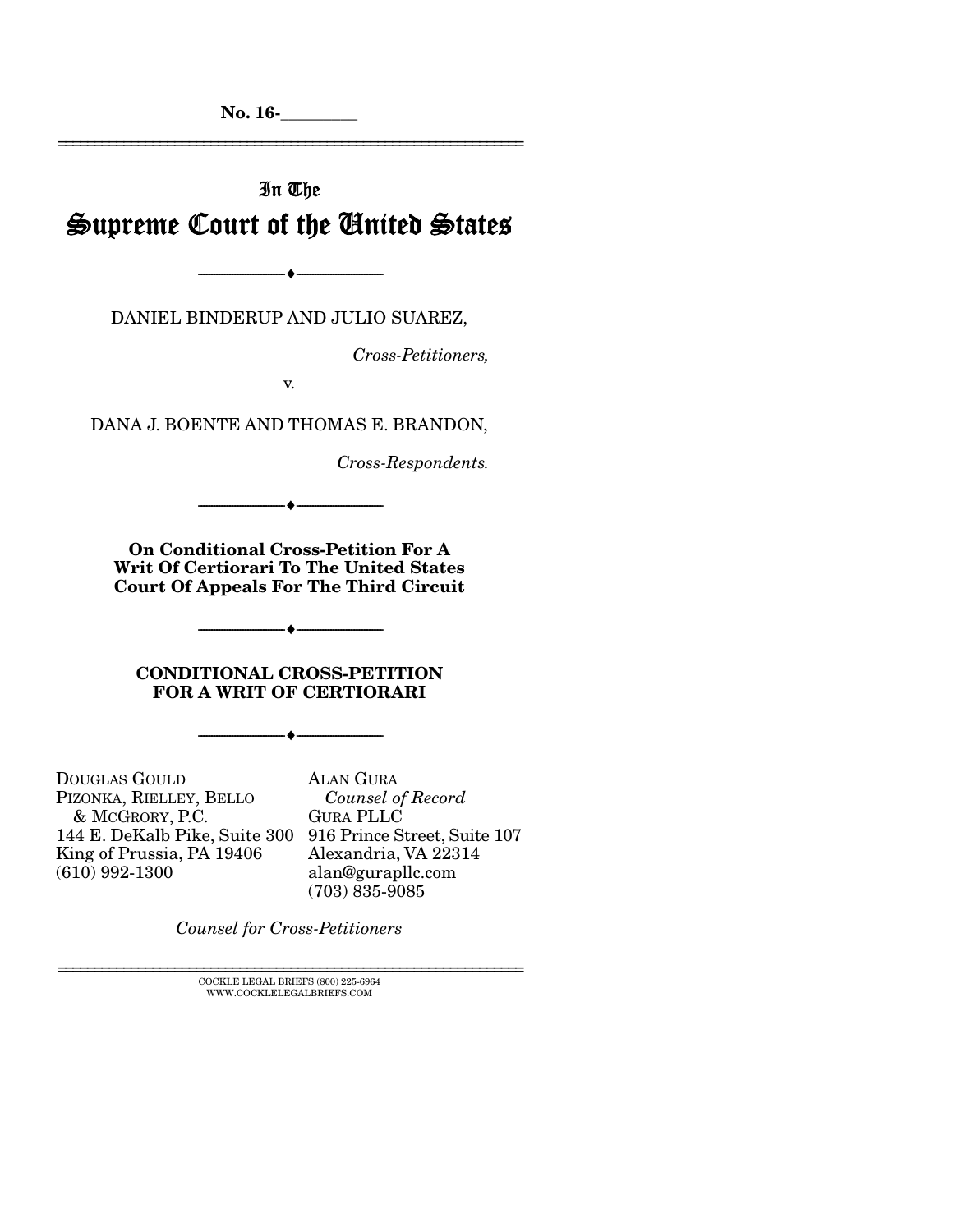#### QUESTION PRESENTED

Title 18 U.S.C.  $\S 922(g)(1)$  prohibits the possession of firearms by any person convicted of "a crime punishable by imprisonment for a term exceeding one year."

 "The term 'crime punishable by imprisonment for a term exceeding one year' does not include  $- \dots$  (B) any State offense classified by the laws of the State as a misdemeanor and punishable by a term of imprisonment of two years or less." 18 U.S.C.  $\S 921(a)(20)$ .

 Courts have inconsistently defined "punishable by" as it appears in the federal criminal code, alternately defining the term as "capable of being punished by" or "subject to" a punishment. While either definition operates identically within Section  $922(g)(1)$ , read in isolation, the alternate definitions yield different results in Section  $921(a)(20)$ 's context. Section  $922(g)(1)$ has a narrower scope if it excludes state misdemeanors that *could have been punished* by imprisonment of two years or less, rather than excluding only state misdemeanors *subject to* a sentencing range of two years or less. The court below adopted the latter definition of "punishable by" for purposes of Section 921(a)(20).

The question presented is:

As used in 18 U.S.C.  $\S 921(a)(20)(B)$ , does the term "punishable by a term of imprisonment of two years or less" mean "capable of being punished by a term of imprisonment of two years or less," or "subject to a term of imprisonment of two years or less"?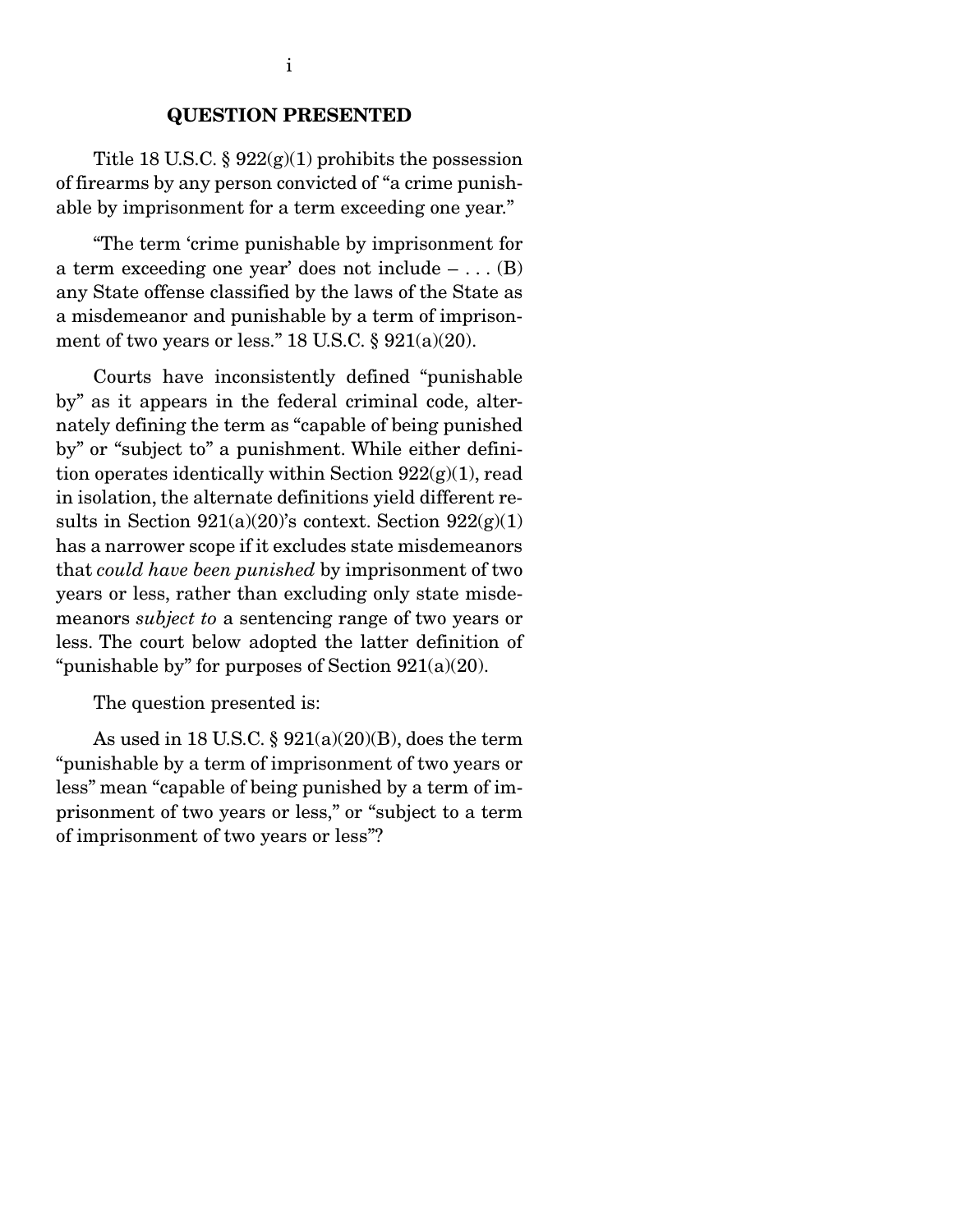Respondents and Cross-Petitioners Daniel Binderup and Julio Suarez initiated the proceedings below by each filing a complaint, in the United States District Courts for the Eastern and Middle Districts of Pennsylvania, respectively, against former Attorney General Eric Holder and BATFE Director B. Todd Jones in their official capacities.

 Loretta E. Lynch and Thomas E. Brandon substituted for Holder and Jones, respectively, by operation of law, and petitioned for certiorari. Petitioner and Cross-Respondent Dana J. Boente has since substituted for Lynch as Acting Attorney General, while Brandon remains Acting BATFE Director.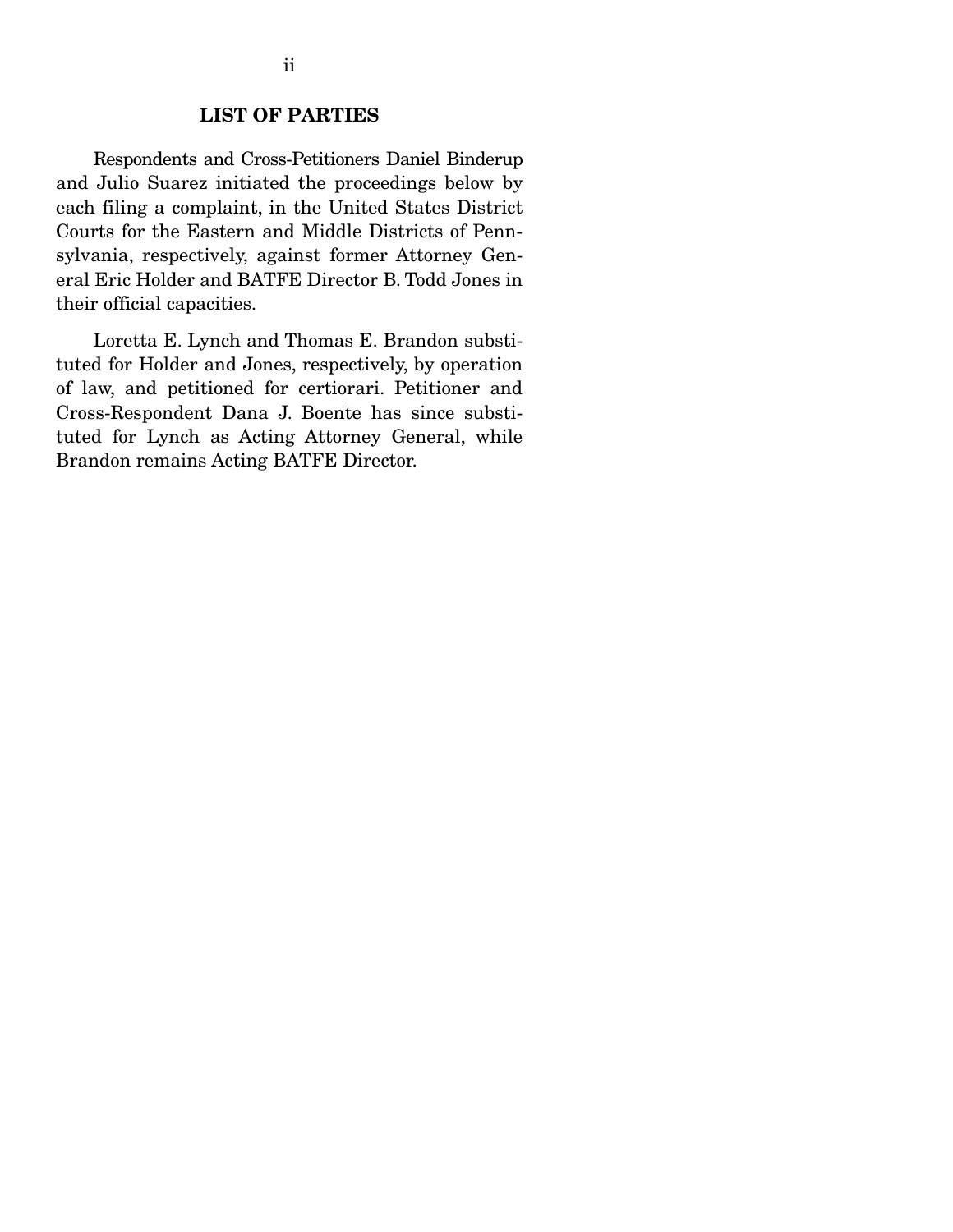# TABLE OF CONTENTS

|                                                                                                                                                                       | Page           |
|-----------------------------------------------------------------------------------------------------------------------------------------------------------------------|----------------|
|                                                                                                                                                                       | $\mathbf{i}$   |
|                                                                                                                                                                       | ii             |
|                                                                                                                                                                       | iv             |
|                                                                                                                                                                       | $\overline{2}$ |
|                                                                                                                                                                       | 5              |
|                                                                                                                                                                       | 5              |
| CONSTITUTIONAL AND STATUTORY PROVI-                                                                                                                                   | 6              |
|                                                                                                                                                                       | 6              |
| REASONS FOR GRANTING THE CONDI-                                                                                                                                       | 9              |
| "Punishable By," As Used in Section<br>Ι.<br>922(g)(1), Presents A Critical Ambiguity                                                                                 | 10             |
| II.<br>Were Certiorari Granted, The Constitu-<br>tional Avoidance Doctrine Would Counsel<br>Preliminary Examination Of Section<br>$921(a)(20)(B)$ 's Patent Ambiguity | 15             |
| The Lower Court Erred In Defining "Pun-<br>Ш.<br>ishable By" As "Subject To A Maximum<br>Possible Penalty Of," Rather Than "Capa-                                     | 17             |
|                                                                                                                                                                       | 20             |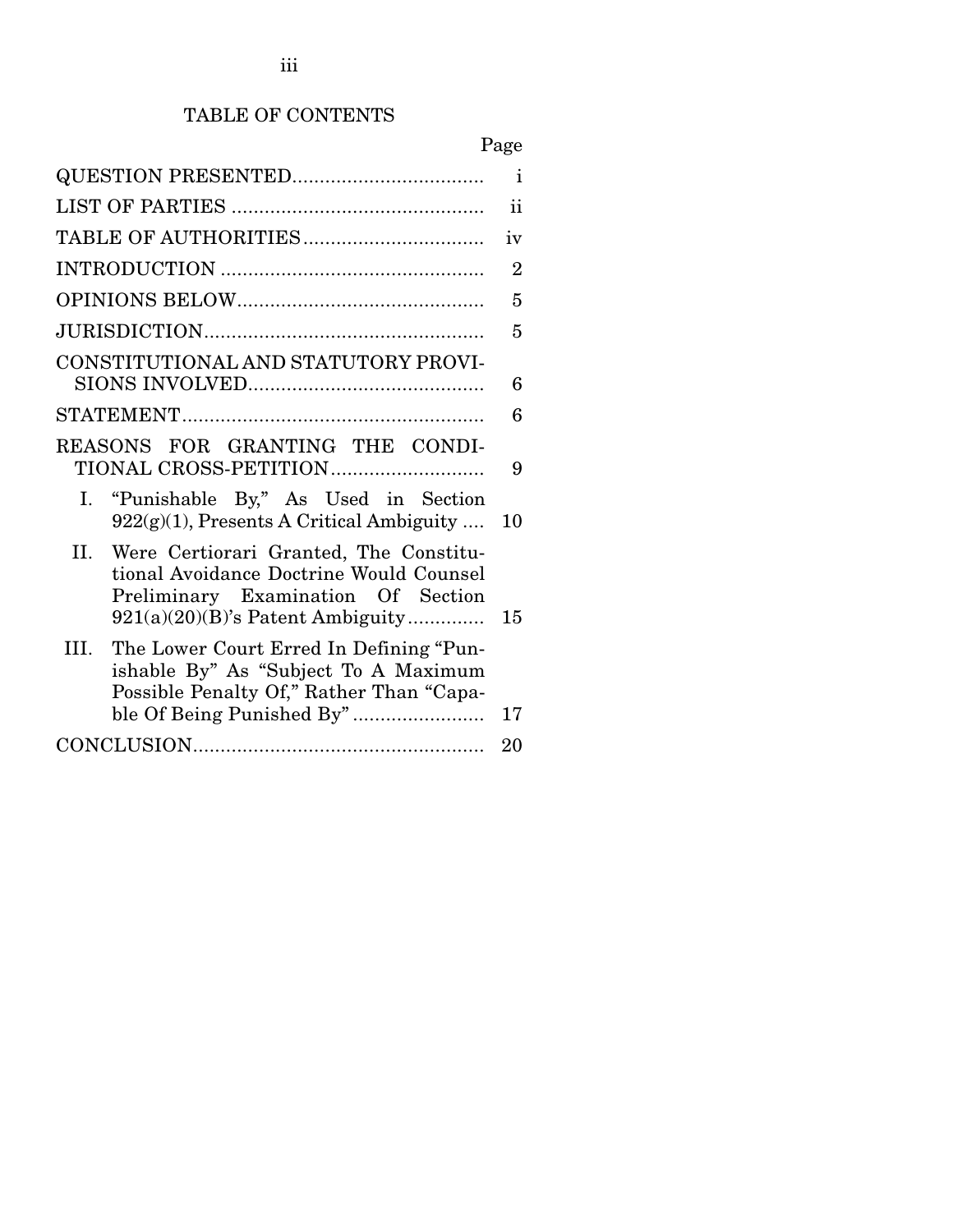# TABLE OF AUTHORITIES

# Page

## CASES

| Adirondack Med. Ctr. v. Sebelius, 740 F.3d 692        |
|-------------------------------------------------------|
| Atl. Cleaners & Dyers, Inc. v. United States, 286     |
| Bond v. United States, 134 S. Ct. 2077 (2014) 7, 16   |
| Gonzalez v. United States, 553 U.S. 242 (2008)16      |
|                                                       |
| Logan v. United States, 552 U.S. 23 (2007)  9, 14, 15 |
| Nat'l Fed'n of Indep. Bus. v. Sebelius, 132 S. Ct.    |
| Nichols v. United States, 136 S. Ct. 1113 (2016)19    |
| PDK Labs. Inc. v. United States DEA, 362 F.3d         |
| Public Citizen, Inc. v. Rubber Mfrs. Ass'n, 533       |
| Schrader v. Holder, 704 F.3d 980 (D.C. Cir.           |
| Small v. United States, 544 U.S. 385 (2005) 15        |
| United States v. Bass, 404 U.S. 336 (1971)18          |
| United States v. Carter, 704 F.2d 1063 (9th Cir.      |
| United States v. Dean, 752 F.2d 535 (11th Cir.        |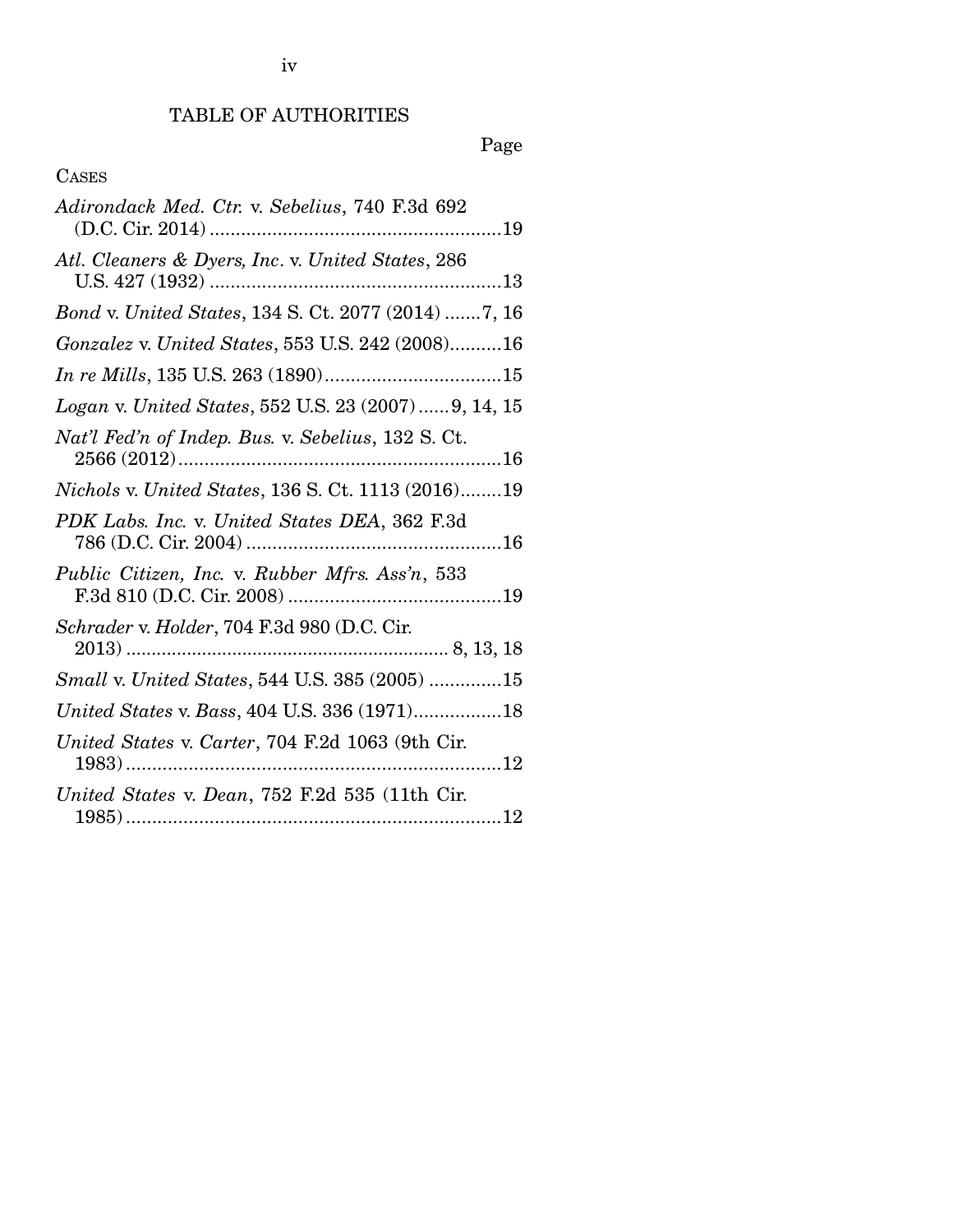# TABLE OF AUTHORITIES – Continued

| Page                                                     |
|----------------------------------------------------------|
| United States v. Denson, 588 F.2d 1112 (5th Cir.         |
| United States v. Leuschen, 395 F.3d 155 (3d Cir.         |
| United States v. Nieves-Rivera, 961 F.2d 15 (1st)        |
| United States v. Rehlander, 666 F.3d 45 (1st Cir.        |
| United States v. Santos, 553 U.S. 507 (2008)18           |
| <i>Yates v. United States, 135 S. Ct. 1074 (2015) 17</i> |

## **CONSTITUTION**

|--|--|--|--|

STATUTES AND COURT RULES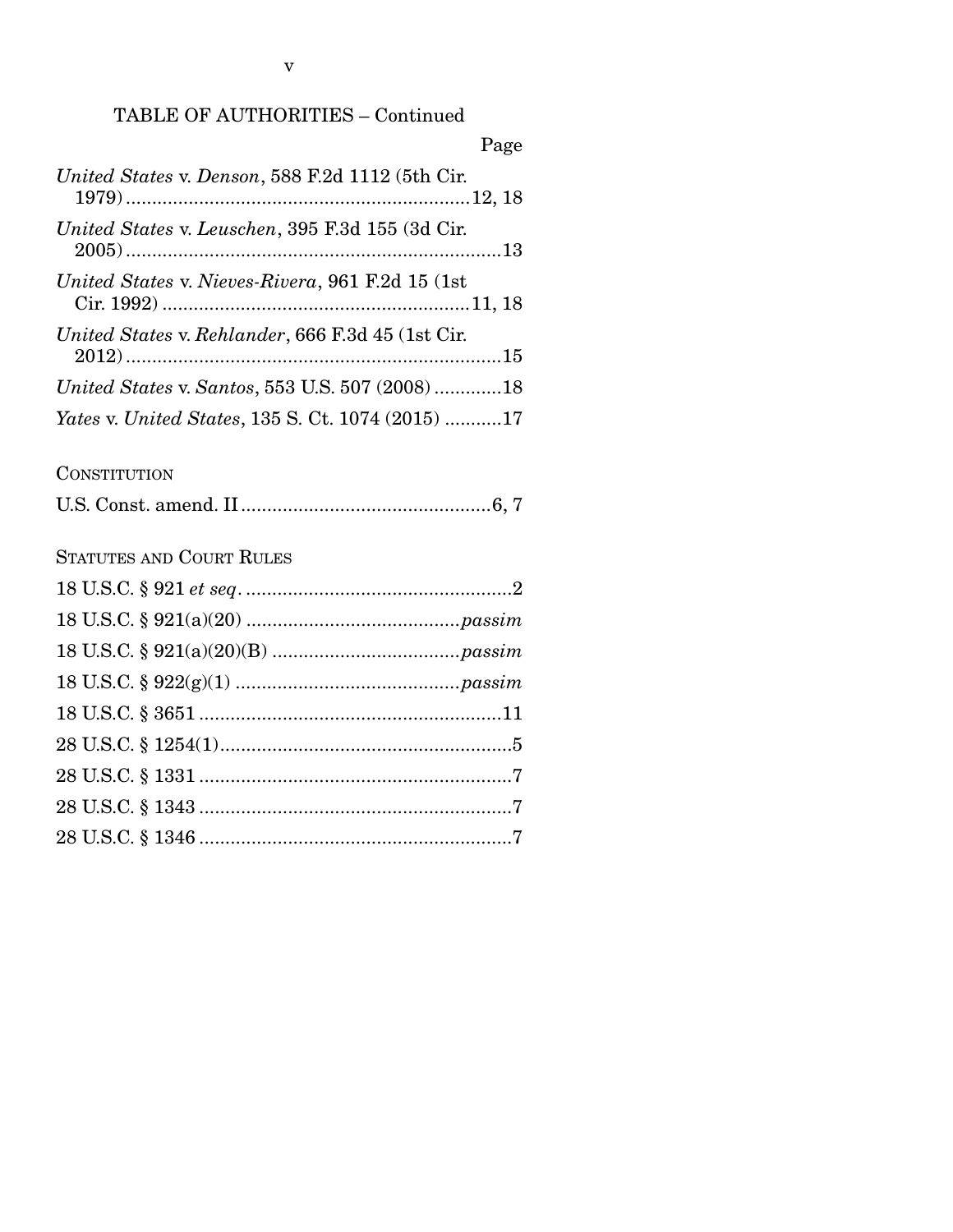# TABLE OF AUTHORITIES – Continued

| Page                                     |
|------------------------------------------|
|                                          |
|                                          |
|                                          |
|                                          |
|                                          |
|                                          |
|                                          |
|                                          |
|                                          |
| <b>OTHER AUTHORITIES</b>                 |
| BLACK'S LAW DICTIONARY (10th ed. 2014)10 |

| Norman J. Singer, SUTHERLAND ON STATUTORY  |  |
|--------------------------------------------|--|
|                                            |  |
| WEBSTER'S THIRD NEW INTERNATIONAL DICTION- |  |
|                                            |  |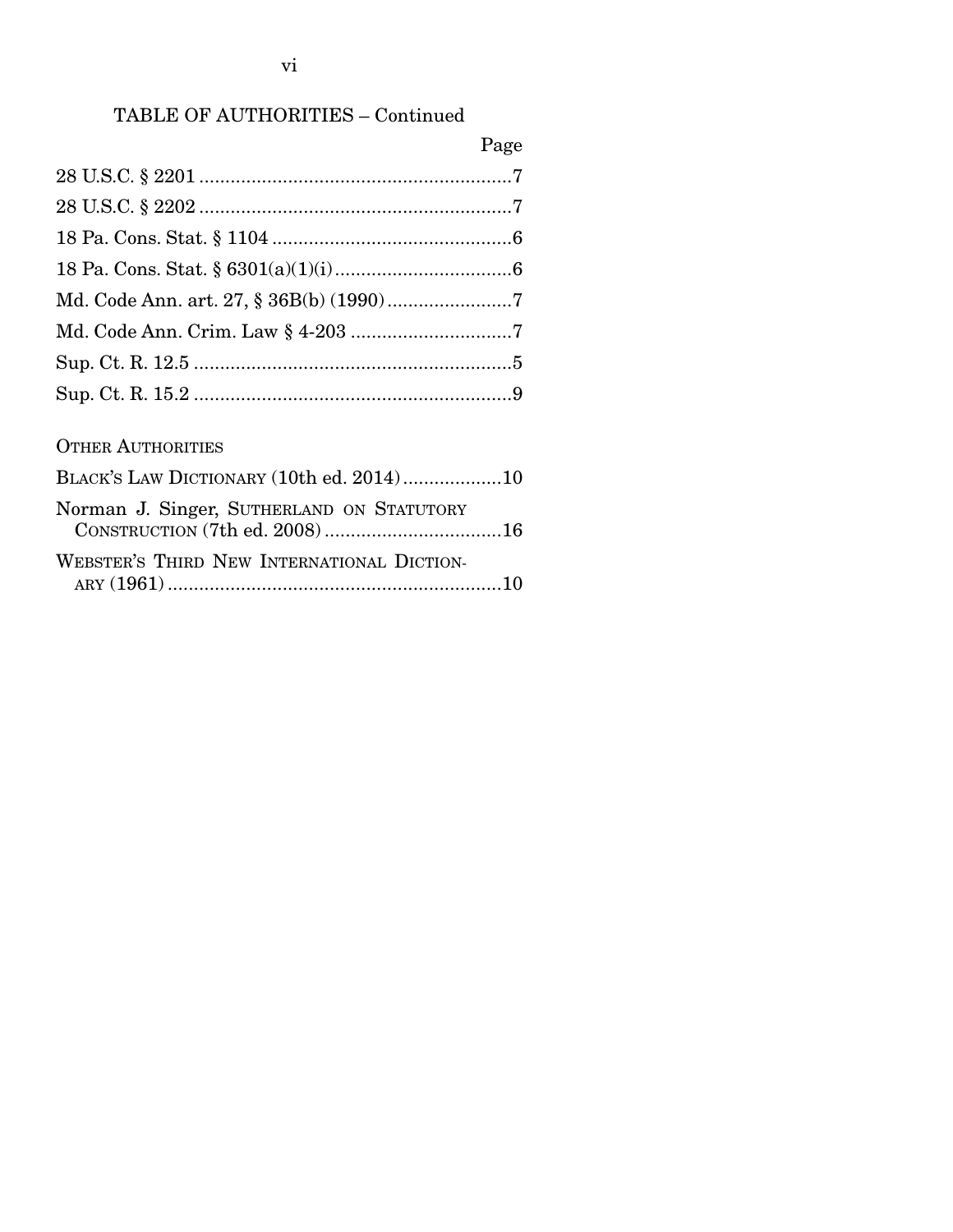1

No. 16-\_\_\_\_\_\_\_\_\_

# In The Supreme Court of the United States

--------------------------------- ---------------------------------

--------------------------------- ---------------------------------

DANIEL BINDERUP AND JULIO SUAREZ,

*Cross-Petitioners,* 

v.

DANA J. BOENTE AND THOMAS E. BRANDON,

*Cross-Respondents.* 

On Conditional Cross-Petition For A Writ Of Certiorari To The United States Court Of Appeals For The Third Circuit

--------------------------------- ---------------------------------

--------------------------------- ---------------------------------

## CONDITIONAL CROSS-PETITION FOR A WRIT OF CERTIORARI

 Daniel Binderup and Julio Suarez respectfully cross-petition for a writ of certiorari to review the judgment of the United States Court of Appeals for the Third Circuit in this case.

--------------------------------- ---------------------------------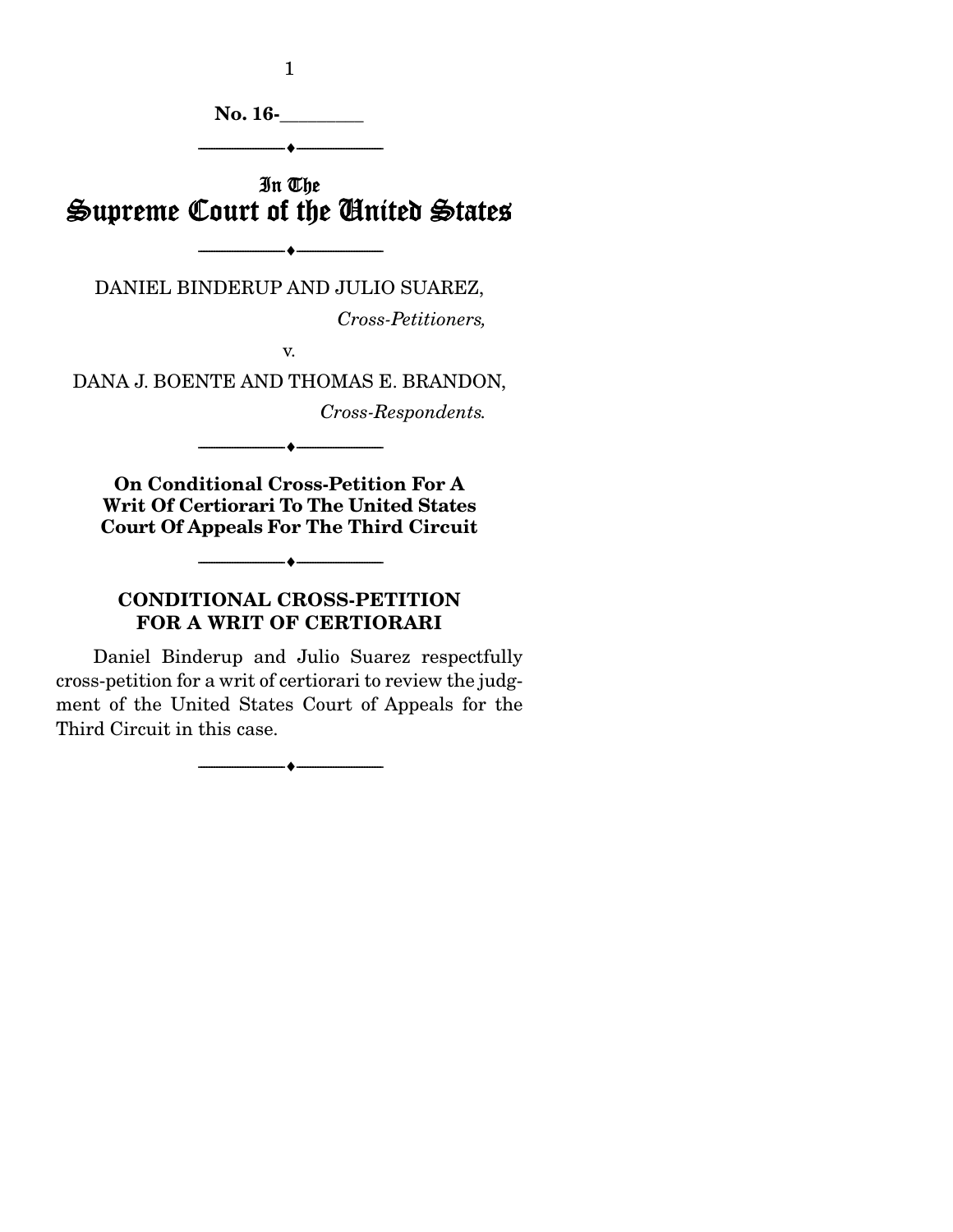#### INTRODUCTION

 This Court may again need to clarify a critical ambiguity afflicting the Gun Control Act of 1968, as amended, 18 U.S.C. § 921 *et seq.*<sup>1</sup>

 1. The Government's petition suggests a potentially significant (if premature and inaccuratelyframed) constitutional question: whether the so-called "felon in possession" firearms prohibition can be constitutionally applied on the basis of long-ago, nonviolent misdemeanors, which were treated leniently by convicting courts and committed by otherwise lawabiding, responsible citizens. Both district judges below, and the en banc Third Circuit, held that such applications violate a fundamental constitutional right. And while the circuits have thus far largely acknowledged that this Court sanctions as-applied constitutional challenges such as those Respondents won below, the courts have fractured as to the methodology by which Respondents prevailed.

 That is not to suggest that the Government's petition should be granted. It should be denied, for the reasons Respondents brief separately. But were this Court inclined to look past the petition's shortcomings and consider a properly framed constitutional question that might be raised from this case's circumstances, it

<sup>&</sup>lt;sup>1</sup> All further statutory references are to Title 18 of the United States Code unless otherwise noted.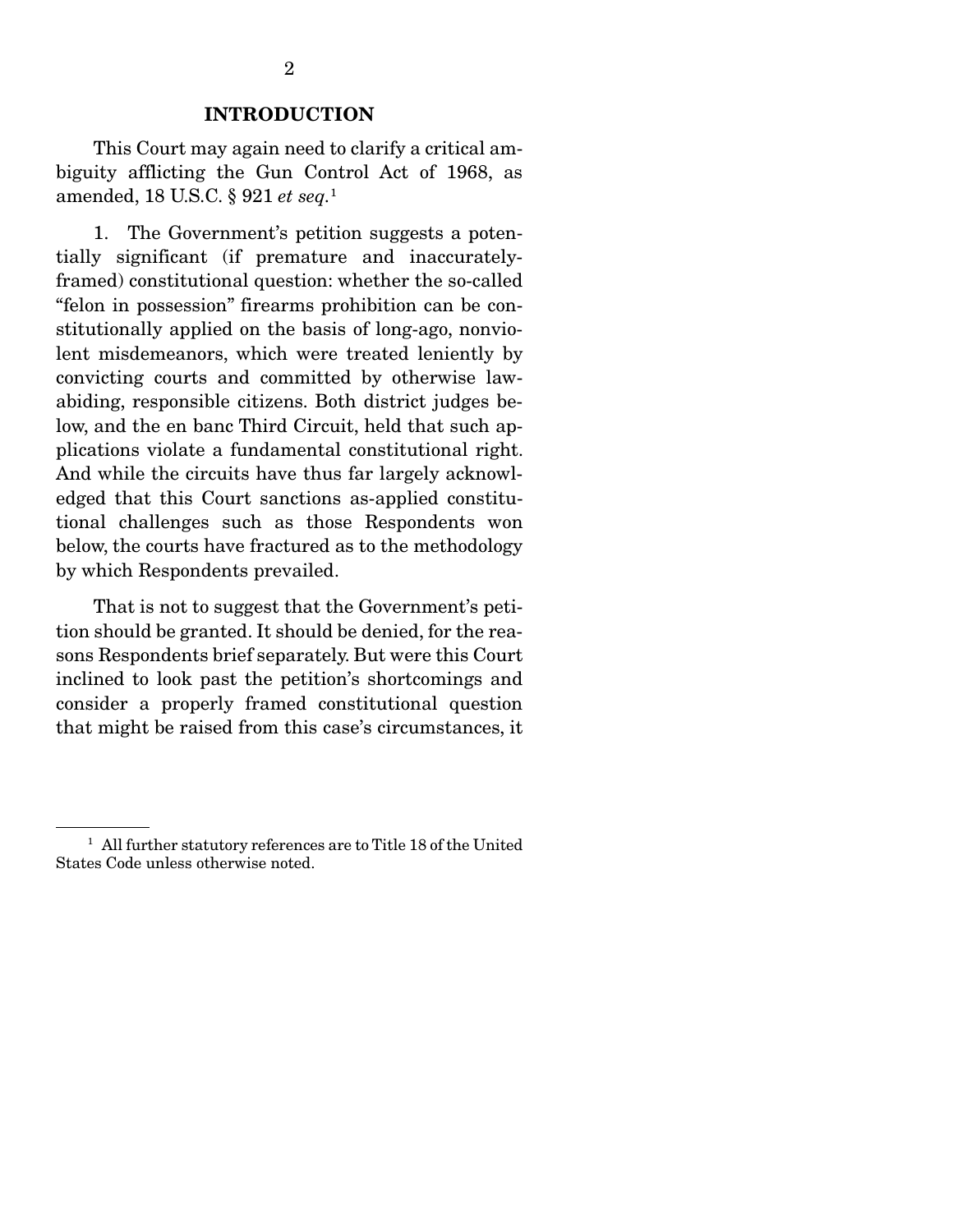should pause to consider whether the statute the Government would apply against Respondents addresses their situation in the first instance.

 If ever the constitutional avoidance doctrine called upon this Court to consider an alternative method for resolving a dispute, it would do so should the underlying petition be granted. In reference to a sentencing range, this Court and the lower federal courts have usually understood "punishable" to describe a range of potential outcomes. That has always been the interpretation afforded to Section  $922(g)(1)$ 's language extending its application to "a crime punishable by imprisonment for a term exceeding one year." Yet somehow, that common understanding of "punishable by" has eluded application to Section 921(a)(20), which utilizes the same words to *exclude* crimes from Section  $922(g)(1)$ 's scope.

 This inconsistency, hiding in plain sight, calls out for review. It does not matter, in reading Section  $922(g)(1)$ , whether "punishable by" means (as courts usually hold it to mean) "capable of being punished" or "subject to" a term of punishment. The alternative definitions of "punishable by" function identically within that provision. But the alternative definitions yield very different results in the context of Section  $921(a)(20)(B)$ 's exclusion of state misdemeanors "punishable by a term of imprisonment of two years or less."

 2. Respondents were convicted of state misdemeanors carrying maximum sentences exceeding two years, but no mandatory minimums. If these crimes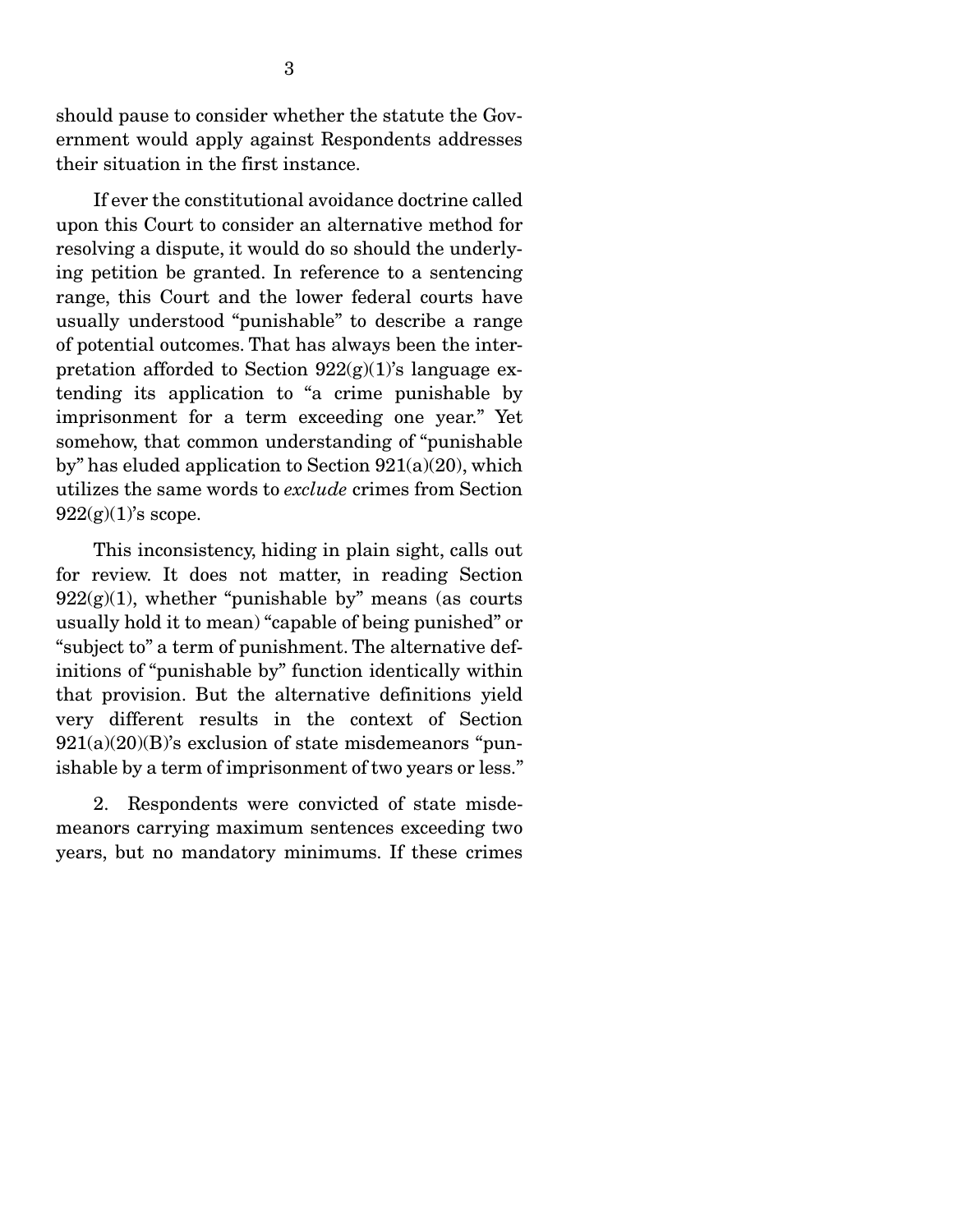were "capable of being punished" by sentences "of two years or less," they are not subject to Section  $922(g)(1)$ 's prohibition; it would not matter that they could *also* be punished by sentences exceeding two years. But if these crimes were "subject to" punishment exceeding two years, then they were not "subject to" a "term of imprisonment of two years or less"; consequently, they would then trigger Section  $922(g)(1)$ 's prohibition.

 Respondents' convictions can be fairly described either way. Their zero jail time sentences underscore the fact that their crimes were punishable by less than two years, while the statutes they violated spell out sentencing ranges exceeding two years. But which "punishable by" definition does Section  $921(a)(20)$  utilize? In seeking to narrow the scope of the so-called "felon in possession" firearms ban, did Congress nonetheless retain the law's application to a wide array of nonviolent or relatively unserious misdemeanors? Or did Congress exclude from the law's scope state misdemeanors generally, targeting only misdemeanors carrying significant mandatory minimum sentences as predicates for a firearms prohibition?

 The narrower, less lenient definition excludes fewer crimes from Section  $922(g)(1)$ 's scope, thus expanding the constitutional problems inherent in permanently depriving people convicted of misdemeanors of fundamental constitutional rights. Before entering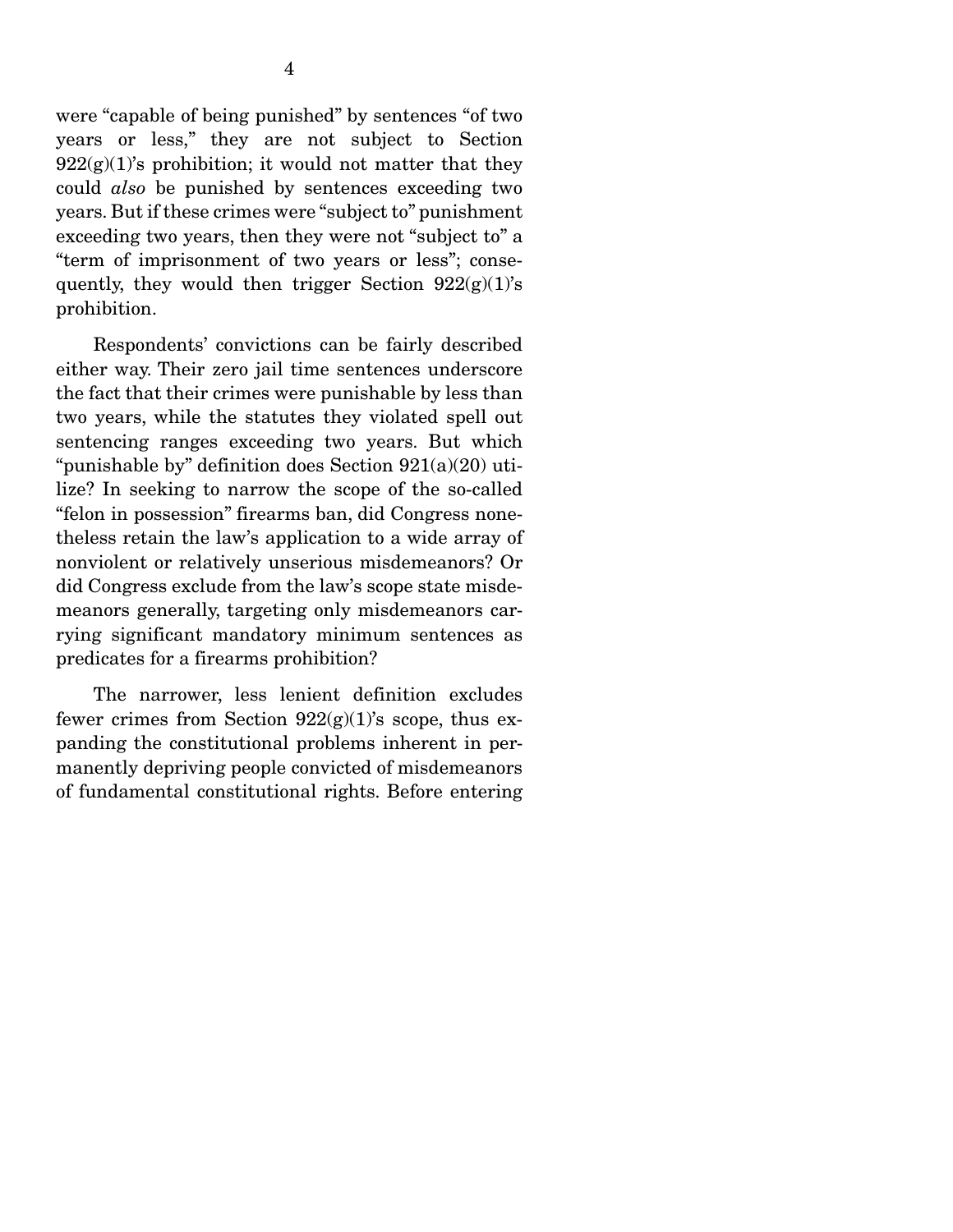that constitutional thicket, this Court should determine whether the statute so applies. The lower court erred in holding that it does.

--------------------------------- ---------------------------------

#### OPINIONS BELOW

 The Third Circuit's opinion (App. 1a-161a) is reported at 836 F.3d 336. The district courts' opinions (App. 162a-239a, 243a-271a) are not published in the Federal Supplement but are available at 2014 WL 4764424, 2014 U.S. Dist. LEXIS 135110, and 2015 WL 685889, 2015 U.S. Dist. LEXIS 19378.2

### **JURISDICTION**

--------------------------------- ---------------------------------

 The judgment of the court of appeals was entered on September 7, 2016. Petitioners sought and obtained an extension of time for filing a petition for a writ of certiorari to and including January 5, 2017. The petition was filed on January 5, 2017, and placed on the Court's docket that day under case number 16-847. This conditional cross-petition is being filed pursuant to Rule 12.5 of the Rules of the Court. The Court has jurisdiction under 28 U.S.C. § 1254(1).

--------------------------------- ---------------------------------

<sup>2</sup> References to "App." are to the appendix to the petition for a writ of certiorari in *Boente* v. *Binderup*, No. 16-847.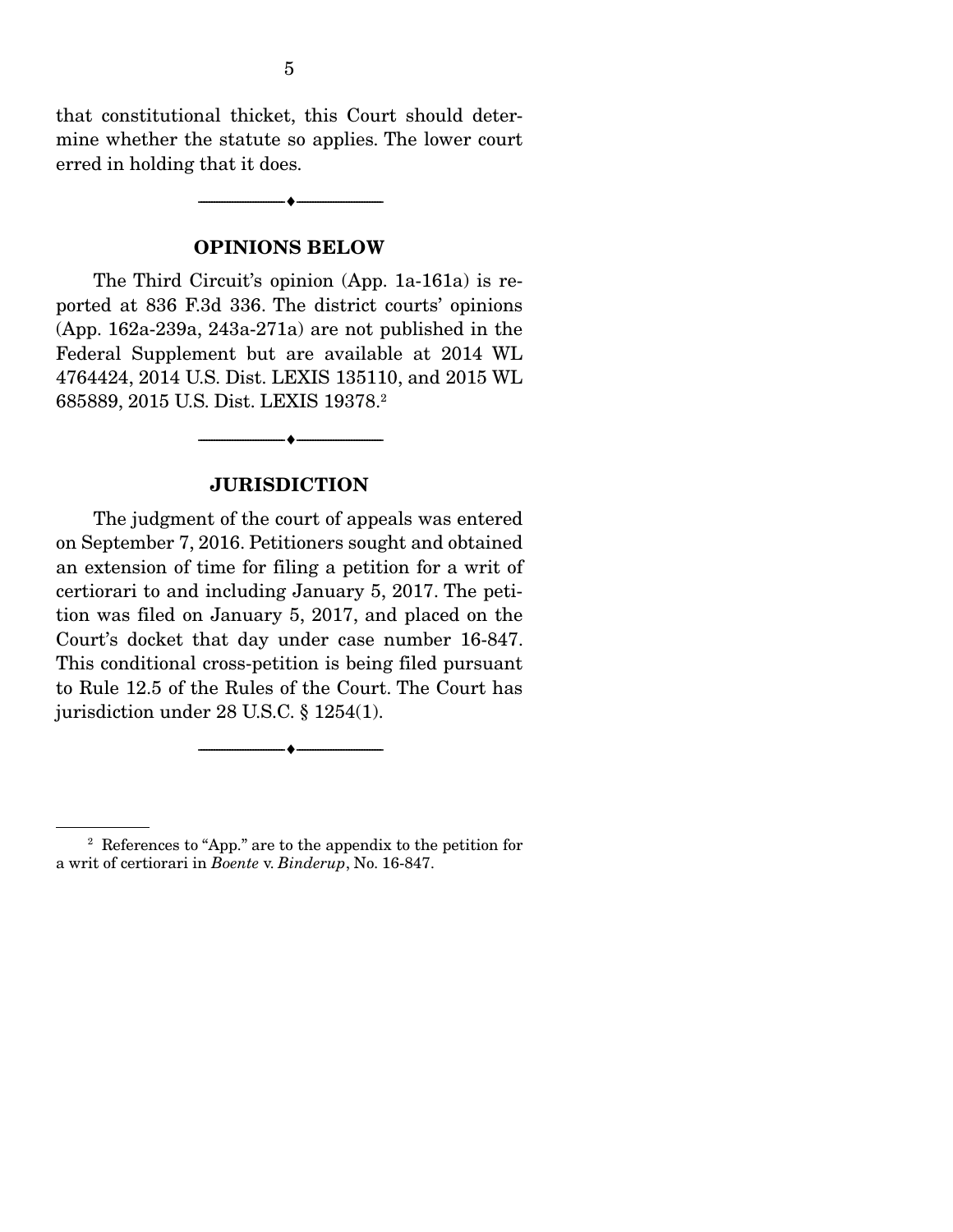## CONSTITUTIONAL AND STATUTORY PROVISIONS INVOLVED

 The Second Amendment to the United States Constitution, and 18 U.S.C.  $\S\S 921(a)(20)$  and  $922(g)(1)$ , are reproduced in the appendix to the petition. App. 274a-276a.

#### STATEMENT

--------------------------------- ---------------------------------

 1. Federal law prohibits the possession of firearms by any person convicted of "a crime punishable by imprisonment for a term exceeding one year," Section  $922(g)(1)$ , excluding "any State offense classified by the laws of the State as a misdemeanor and punishable by a term of imprisonment of two years or less," Section 921(a)(20)(B).

 2a. In 1998, Cross-Petitioner and Respondent Binderup "pled guilty in a Pennsylvania state court to corrupting a minor, a misdemeanor subject to possible imprisonment for up to five years. 18 Pa. Cons. Stat. §§ 6301(a)(1)(i), 1104." App. 6a. The court saw fit to issue Binderup "the colloquial slap on the wrist: probation (three years) and a \$300 fine plus court costs and restitution." *Id.*

 Binderup brought suit in the United States District Court for the Eastern District of Pennsylvania against Attorney General Eric Holder and ATF Director B. Todd Jones, in their official capacities, challenging Section  $922(g)(1)$ 's application against him on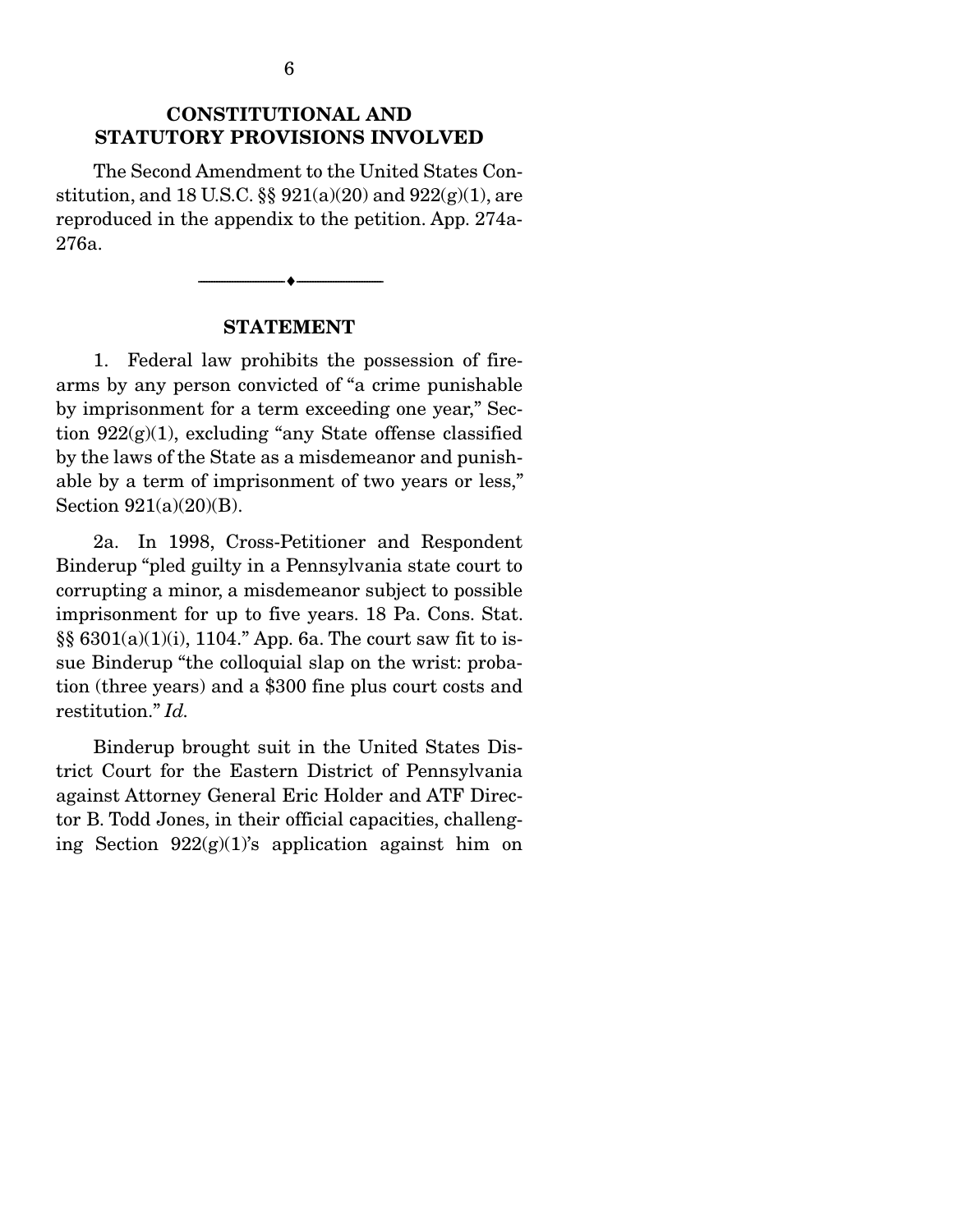account of his 1998 misdemeanor conviction. The district court had subject-matter jurisdiction under 28 U.S.C. §§ 1331, 1343, 1346, 2201 and 2202. App. 9a.

 Binderup set out two claims for relief: first, that Section  $922(g)(1)$  does not cover his conduct, because his crime was "punishable by a term of imprisonment of two years or less," Section  $921(a)(20)(B)$ ; second, that even if Section  $922(g)(1)$ 's term extended to his conviction, its application would violate Binderup's fundamental Second Amendment right to keep and bear arms, given his particular circumstances.

 The district court "address[ed] plaintiff 's statutory claim first. That order of analysis is consistent with the maxim that a court should 'not decide a constitutional question if there is some other ground upon which to dispose of the case." App. 193a (quoting *Bond*) v. *United States*, 134 S. Ct. 2077, 2087 (2014)). Alas, the court concluded that Binderup's conviction falls within Section  $922(g)(1)$ 's scope. But it held that such application is unconstitutional.

 2b. Cross-Petitioner and Respondent Suarez "pled guilty in a Maryland state court to unlawfully carrying a handgun without a license, a misdemeanor subject to possible imprisonment for" a maximum of three years. App. 6a-7a (citing Md. Code Ann. art. 27, § 36B(b) (1990) (now codified at Md. Code Ann. Crim. Law  $§$  4-203)).

 Suarez brought suit in the United States District Court for the Middle District of Pennsylvania, also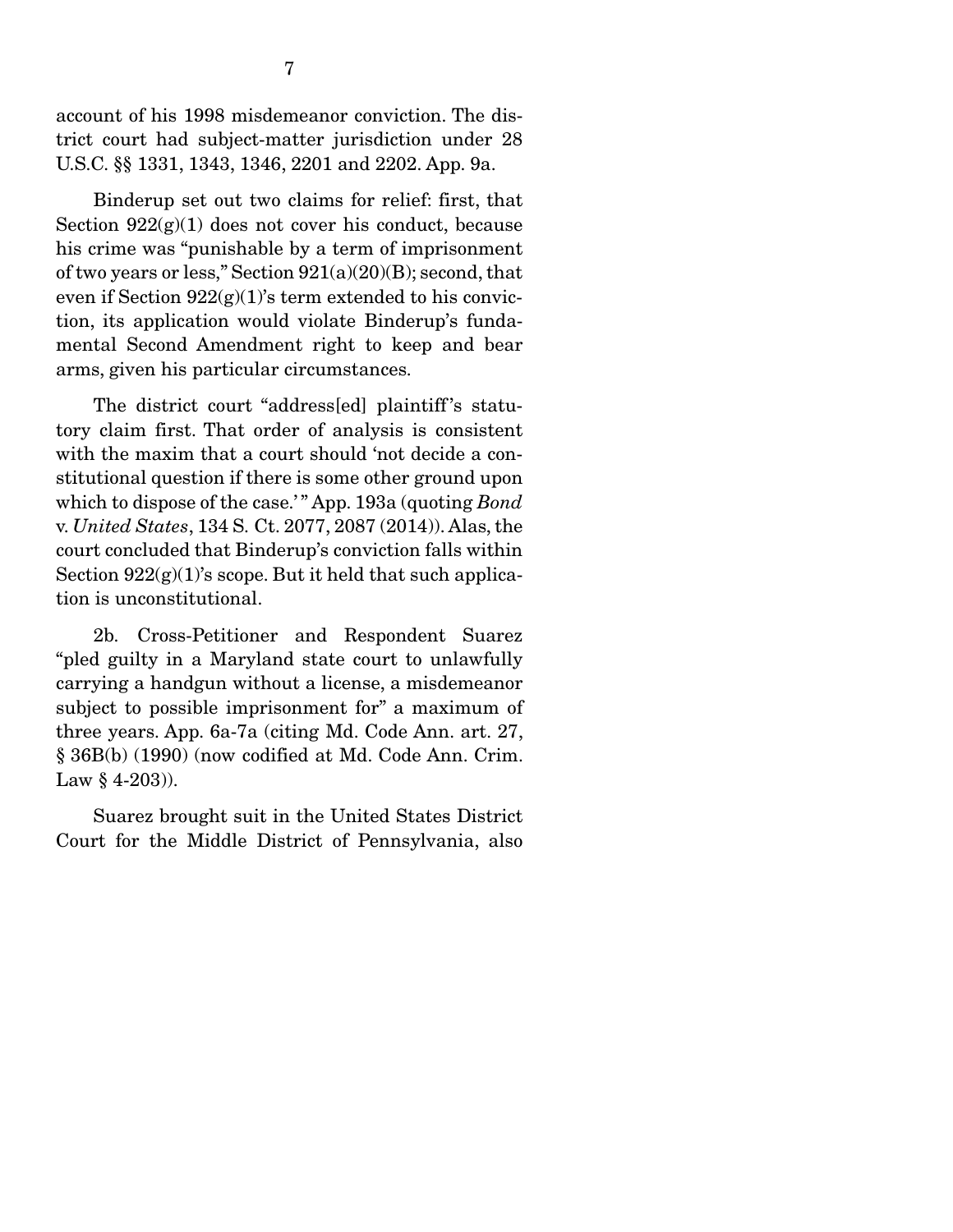against Holder and Jones in their official capacities, challenging Section  $922(g)(1)$ 's application against him on account of his 1990 misdemeanor conviction for carrying a gun (in his car) without a license. Patterned upon Binderup's complaint, on the same jurisdictional grounds, Suarez asserted the same arguments: that Section  $922(g)(1)$  didn't apply to his conviction, but that in the event that it would so apply, it would be unconstitutional considering his particular circumstances. And just as in Binderup's case, the district court rejected Suarez's statutory argument before affording him relief on his constitutional claim.

 3. The Government appealed its losses in both cases. The two challengers cross-appealed to preserve their statutory argument. Following panel arguments in each case, but before either panel issued its opinion, the Third Circuit sua sponte consolidated the appeals for rehearing en banc.

 The court found that "[t]he exception in § 921(a)(20)(B) covers any crime that *cannot* be punished by more than two years' imprisonment. It does not cover any crime that *can* be punished by more than two years in prison. In other words,  $\S 921(a)(20)(B)$ 's use of 'punishable by' means 'subject to a maximum penalty of.'" App. 10a. The court acknowledged that "we have never explicitly defined it this way," but asserted that it had previously "relied on that understanding in interpreting the relationship between § 921(a)(20)(B) and § 922(g)(1)." *Id.* The court identified precedential support for this conclusion in *Schrader* v. *Holder*, 704 F.3d 980 (D.C. Cir. 2013), and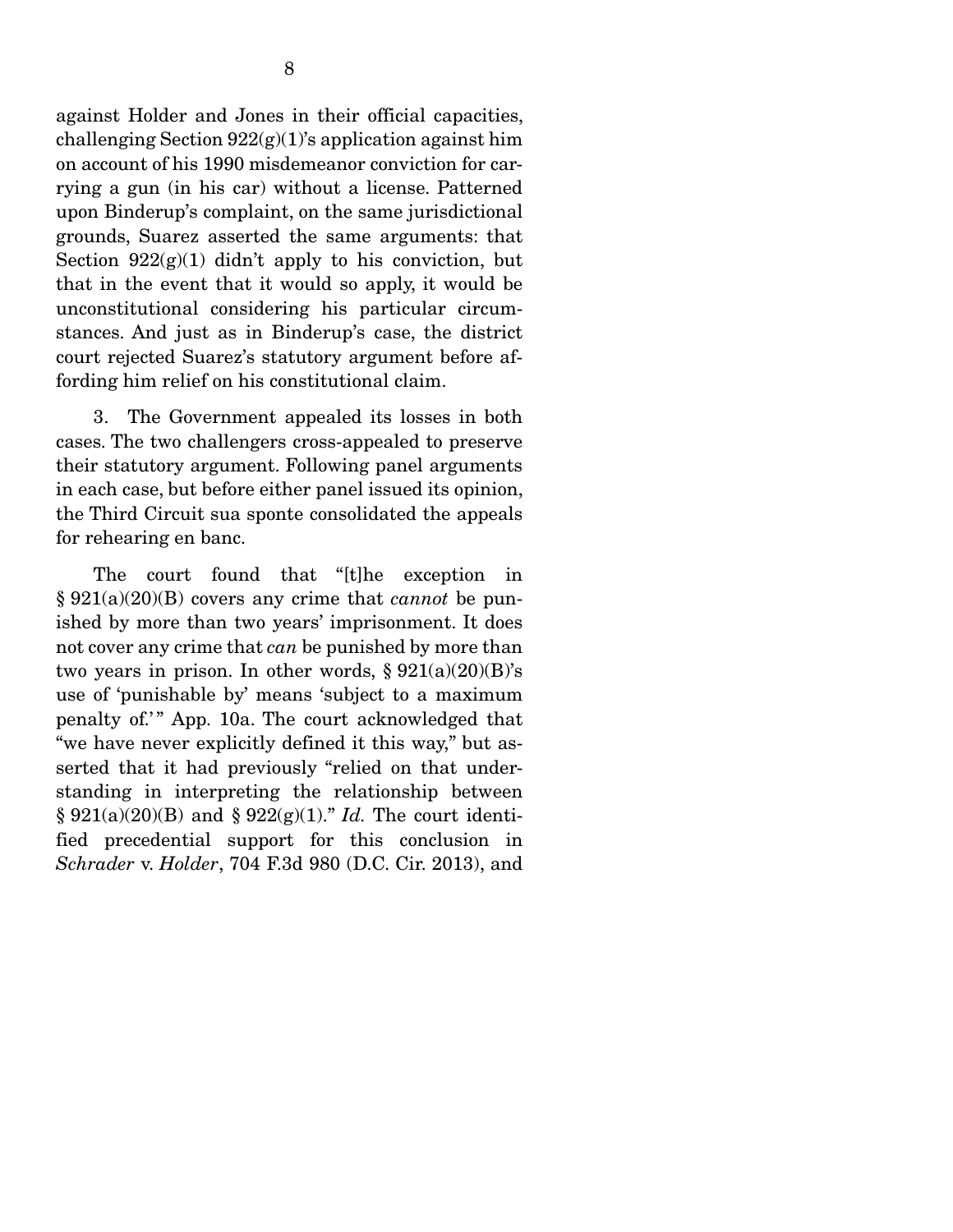dictum from *Logan* v. *United States*, 552 U.S. 23 (2007). App. 10a-11a.

 In sum, the court believed that " 'subject to a maximum possible penalty of' is the best reading of the phrase 'punishable by' as used in  $\S 921(a)(20)(B)$ ." App. 11a. And it analogized to the Sentencing Guidelines' structure of overlapping probation and supervised release violations that utilize similar language. App. 11a-12a. Having concluded that the statute is unambiguous, the court declined to apply the rule of lenity and the constitutional avoidance doctrine and proceeded to the constitutional merits. App. 12a.

 Respondents' statement in their brief opposing the underlying petition describes the lower court's approach to the constitutional question. That brief also addresses the underlying petition's various misstatements and other flaws. Sup. Ct. R. 15.2. This crosspetition is conditional upon the grant of the petition for certiorari.

#### --------------------------------- ---------------------------------

### REASONS FOR GRANTING THE CONDITIONAL CROSS-PETITION

 All three lower courts saw fit to address Respondents' statutory claims (albeit incorrectly) before proceeding to the constitutional merits. Should this Court take it upon itself to engage a properly-framed and relevant constitutional question, it should also first consider the preliminary  $-$  and arguably, conclusive  $$ statutory issue.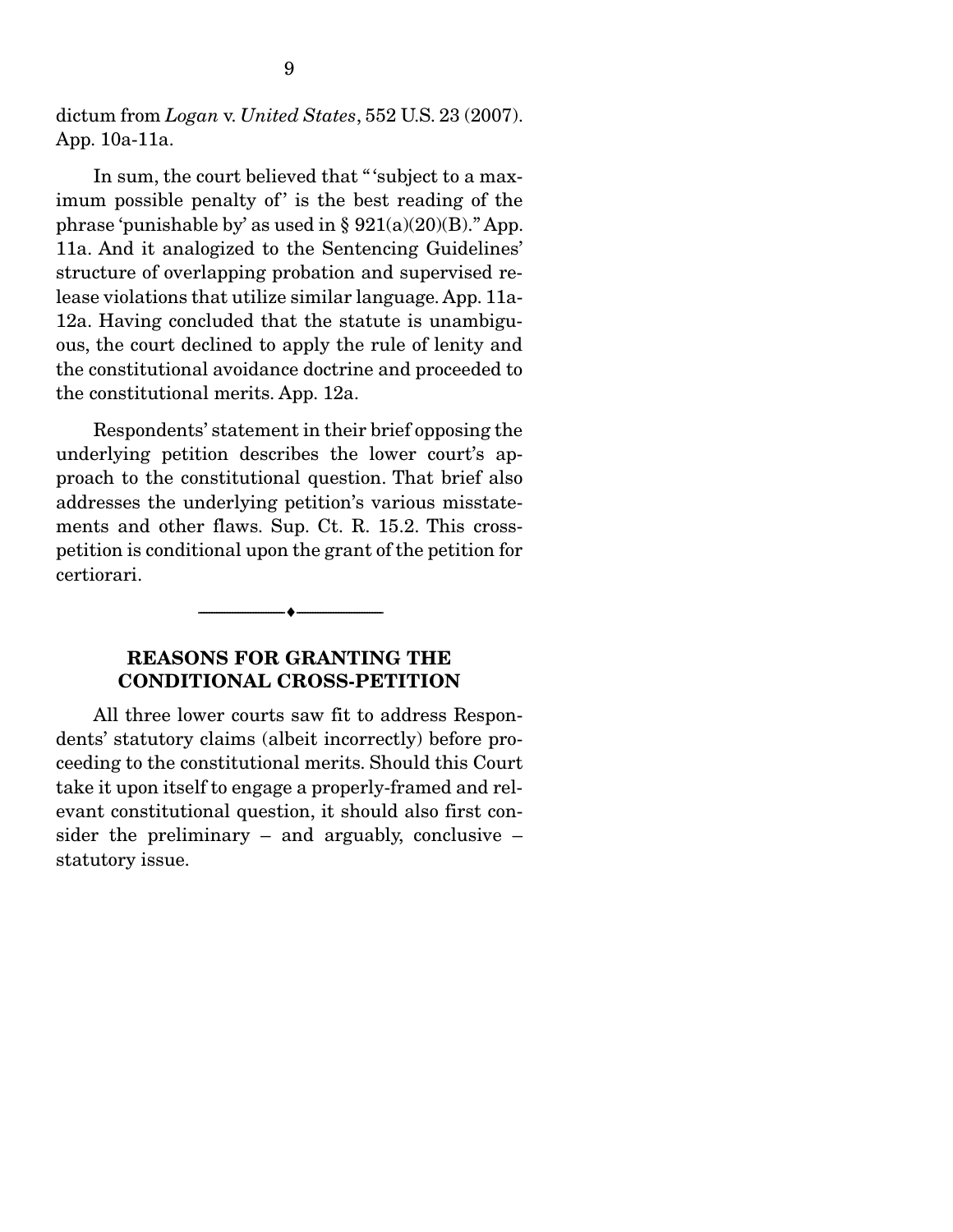"Doubleness of meaning," a classic example of "ambiguity," BLACK'S LAW DICTIONARY 97 (10th ed. 2014), is patently presented by Section  $921(a)(20)$ 's usage of "punishable by." Courts have long ascribed different meanings to this term as it appears in the federal criminal code – different meanings that would yield very different results in a large number of cases. The lower court erred in its ultimate definition of that term, first by disregarding the ambiguity, and then by applying neither the constitutional avoidance doctrine nor the rule of lenity." App. 12a.

 The ambiguity, however, is significant. The constitutional avoidance doctrine, first as a procedural matter and then, along with the rule of lenity, as a substantive one, warrant review.

### I. "Punishable By," As Used in Section  $922(g)(1)$ , Presents A Critical Ambiguity.

 In general terms, "punishable" is defined as "deserving of, or liable to, punishment: capable of being punished by law or right." WEBSTER'S THIRD NEW IN-TERNATIONAL DICTIONARY 1843 (1961). "[P]unishable" can mean "subject to a punishment" or "giving rise to a specified punishment." BLACK'S LAW DICTIONARY 1428 (10th ed. 2014).

 If "punishable by a term of imprisonment of two years or less" refers to specific terms that define the sentencing range, Respondents' offenses do not qualify for Section  $921(a)(20)$ 's exclusion, because their offenses carried maximum sentences exceeding two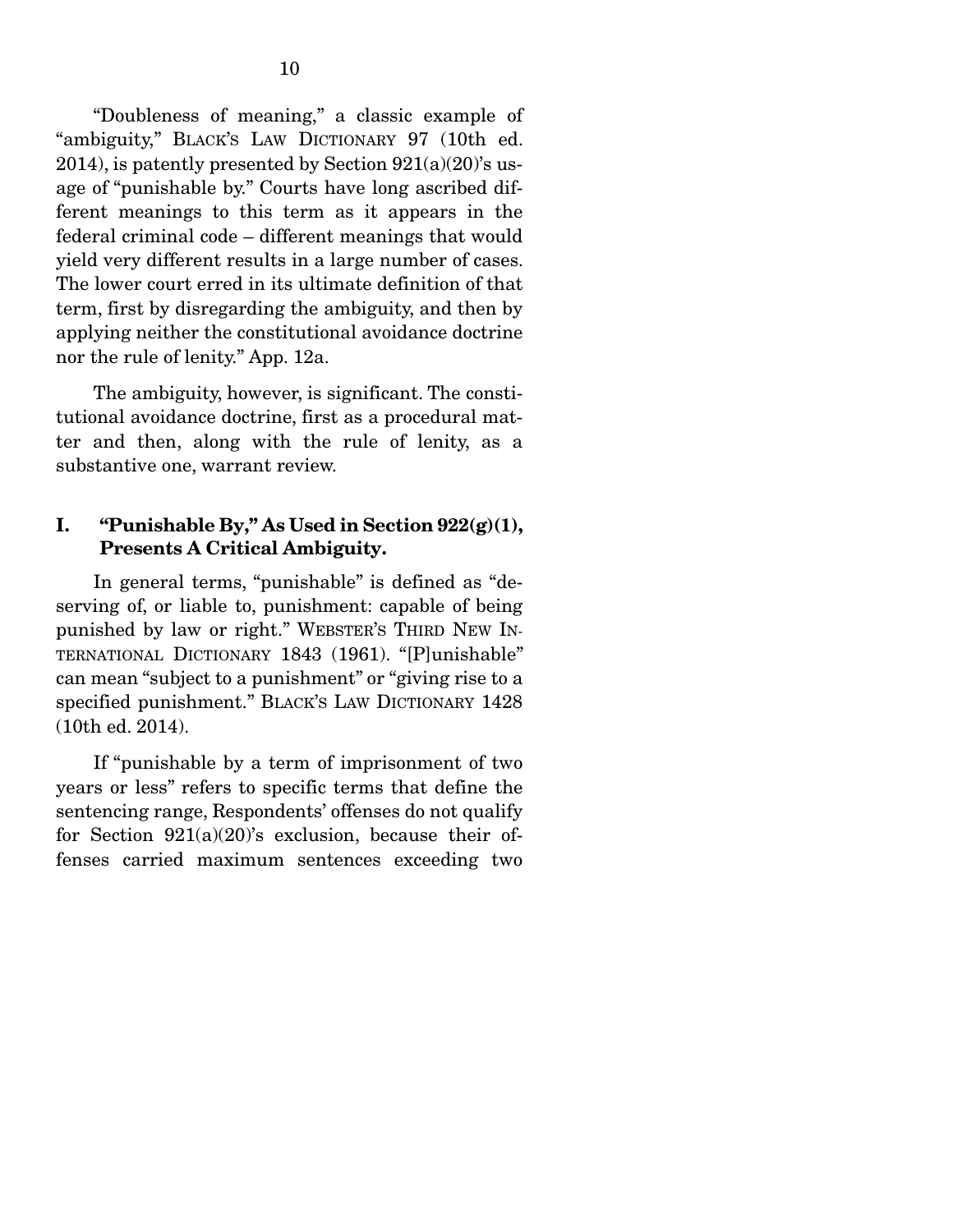years. Of course, if this is what Congress had intended, it could have drafted a more-direct statute, perhaps excluding misdemeanor offenses "*subject to* a term of imprisonment of two years or less," "*not* punishable by a term of imprisonment *exceeding* two years," or "punishable *only* by a term of imprisonment of two years or less."

 But that is not what Congress did. Rather, Congress excluded from Section  $922(g)(1)$ 's scope state misdemeanors "punishable by . . . two years or less." And if "punishable" means "capable of being punished" – the definition federal courts, including this Court, often afford that term – then Respondents' offenses come within the meaning of the exclusion. Their sentences actually received – including no jail time at all – demonstrate as much.

 "The word 'punishable' in ordinary English simply means 'capable of being punished.'" *United States* v. *Nieves-Rivera*, 961 F.2d 15, 17 (1st Cir. 1992) (citations omitted) (Breyer, C.J.). *Nieves-Rivera* was among a series of cases rejecting the argument that former Section 3651, which had allowed for the suspension of sentences upon "a judgment of conviction of any offense not punishable by death or life imprisonment," allowed the suspension of sentences so long as a crime was not punishable "*only* by life imprisonment." *Id.* at 16.

 In other words, *Nieves-Rivera* rejected the same construction of "punishable by" adopted by the court below: as referring to a defined term of punishment.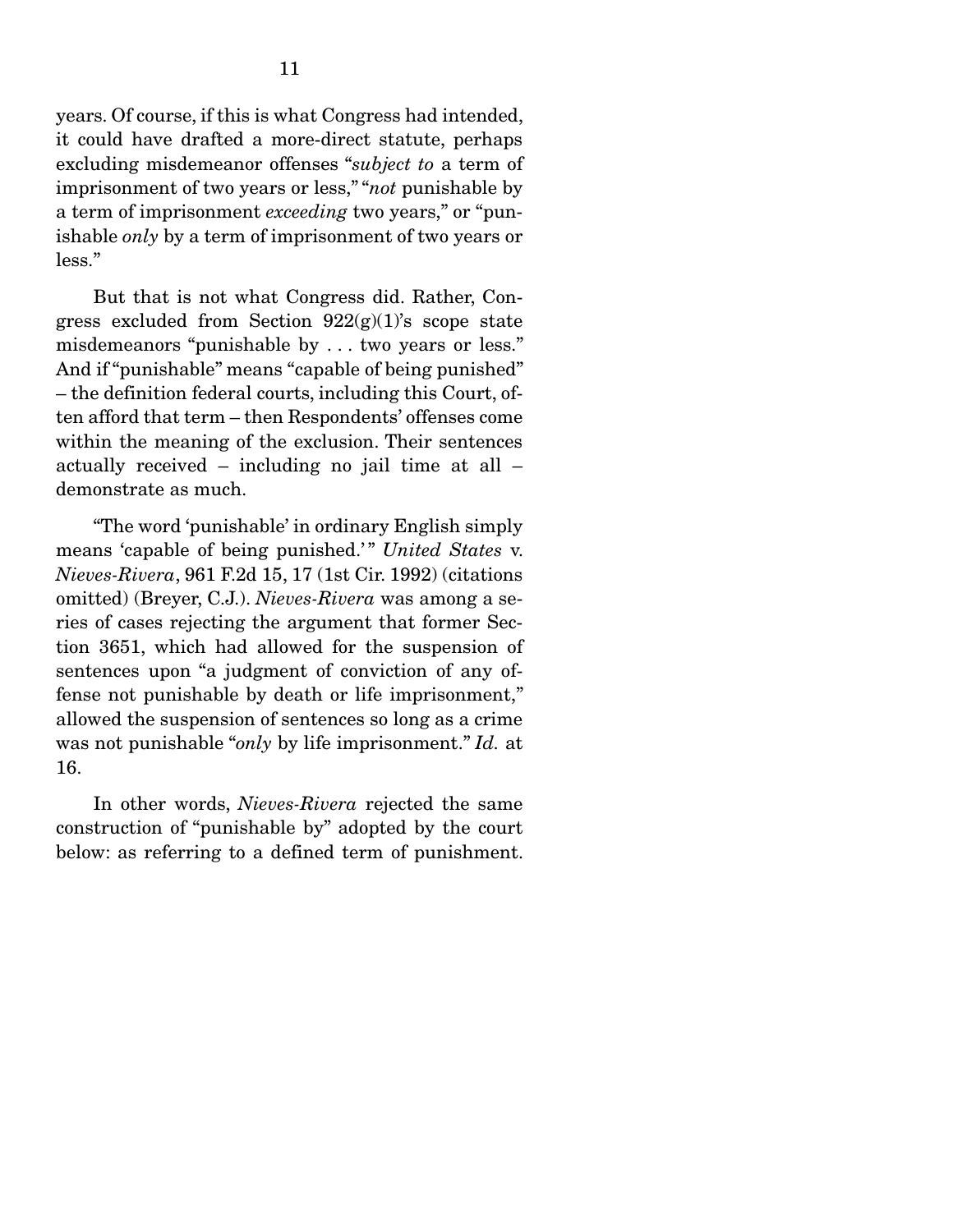Since the defendant's crime did not require a life term, he argued that his crime was "not punishable by death or life imprisonment." But for the First Circuit, it was enough that Nieves-Rivera's crime was *capable of being punished* by a life term, and thus, it did not allow for a suspended sentence as might have been the case of an "offense not punishable by death or life imprisonment." "[I]t seems to us, as it has seemed to every other federal appellate court that has considered the matter, that a crime 'subject to imprisonment for any term of years or for life,' is a crime that is 'punishable by . . . life imprisonment.' " *Id.* (citing *United States* v. *Carter*, 704 F.2d 1063, 1064 (9th Cir. 1983); *United States* v. *Denson*, 588 F.2d 1112, 1116-17 (5th Cir.), *aff 'd in part and modified in part*, 603 F.2d 1143 (5th Cir. 1979) (en banc)); see also *United States* v. *Dean*, 752 F.2d 535, 539 (11th Cir. 1985)).

 Indeed, 180 degrees apart from the decision below's finding that "punishable by" unambiguously refers to a defined term of punishment, the Fifth Circuit declared that the term's usage as referring to a potential sentence "is so self-evident that it hardly admits of argument," and invoked "the 'plain meaning' rule of statutory interpretation" in adopting that definition. *Denson*, 588 F.2d at 1117 (internal quotation omitted).

 Of course, context matters. That "punishable by" may refer, in one statutory scheme, to a potential range of punishment, does not preclude its definition as "subject to" the range specified in Section  $921(a)(20)(B)$ . But "[u]ndoubtedly, there is a natural presumption that identical words used in different parts of the same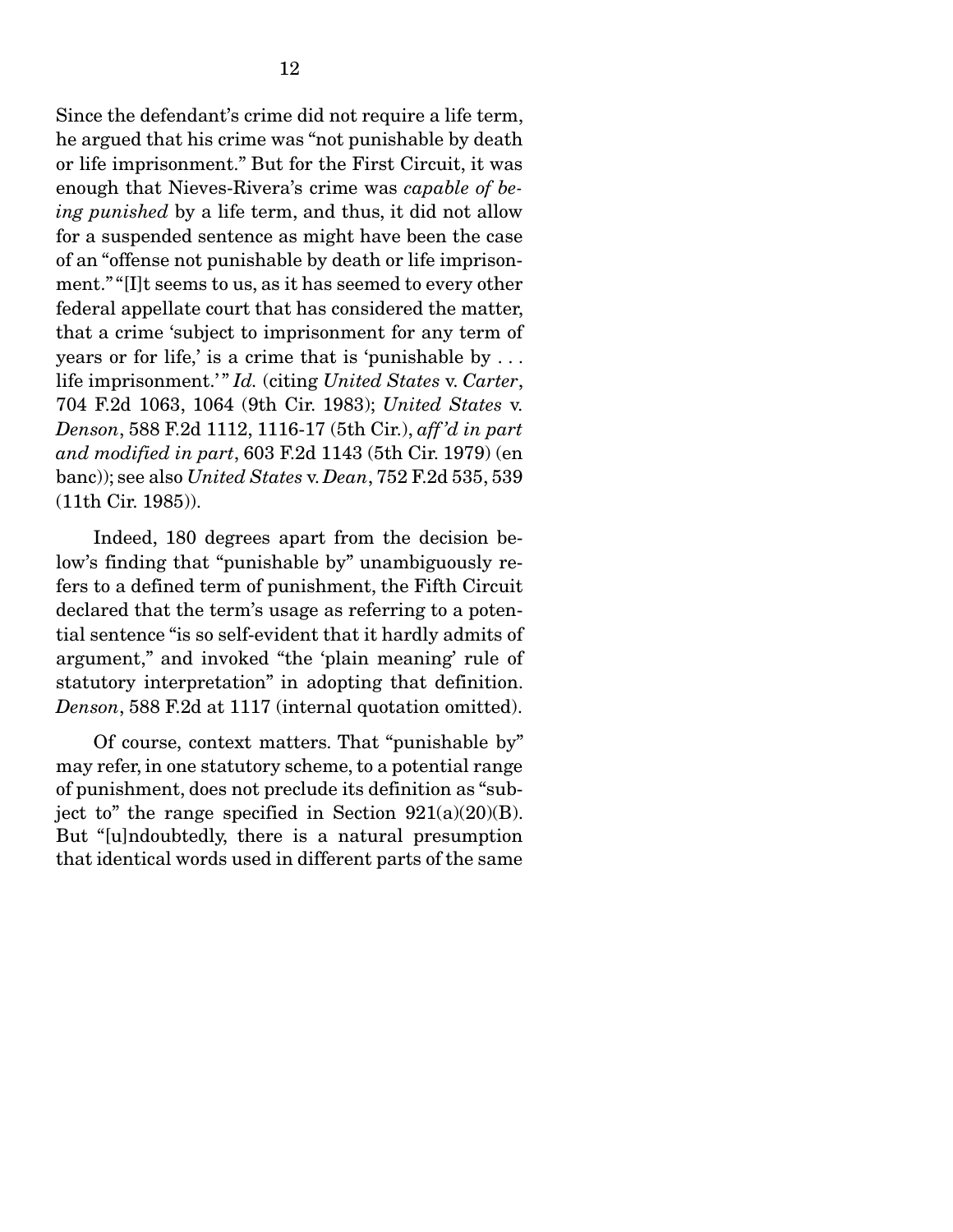act are intended to have the same meaning." *Atl. Cleaners & Dyers, Inc.* v. *United States*, 286 U.S. 427, 433 (1932).

 And courts – including the Third Circuit – have adopted the potentiality-based definition of "punishable by" in interpreting Section  $922(g)(1)$ , the very provision whose definition Section  $921(a)(20)(B)$  supplies. "[T]he only qualification imposed by  $\S 922(g)(1)$  is that the predicate conviction carry a *potential* sentence of greater than one year of imprisonment." *United States*  v. *Leuschen*, 395 F.3d 155, 158 (3d Cir. 2005) (emphasis added).

 In one instance, an appellate court employed both definitions of "punishable by." Jefferson Schrader argued that Section  $922(g)(1)$  did not cover his misdemeanor common-law offense, as common-law offenses are not subjected to any specific term of punishment. The D.C. Circuit disagreed:

the common-sense meaning of the term "punishable" . . . refers to any punishment *capable of being imposed*, not necessarily a punishment specified by statute. Because commonlaw offenses carry no statutory maximum term of imprisonment, they are *capable of being punished* by a term of imprisonment exceeding one year and thus fall within section  $922(g)(1)$ 's purview.

*Schrader*, 704 F.3d at 986 (citation omitted) (emphasis added).

 Under this "any punishment capable of being imposed" view, Schrader's misdemeanor should have been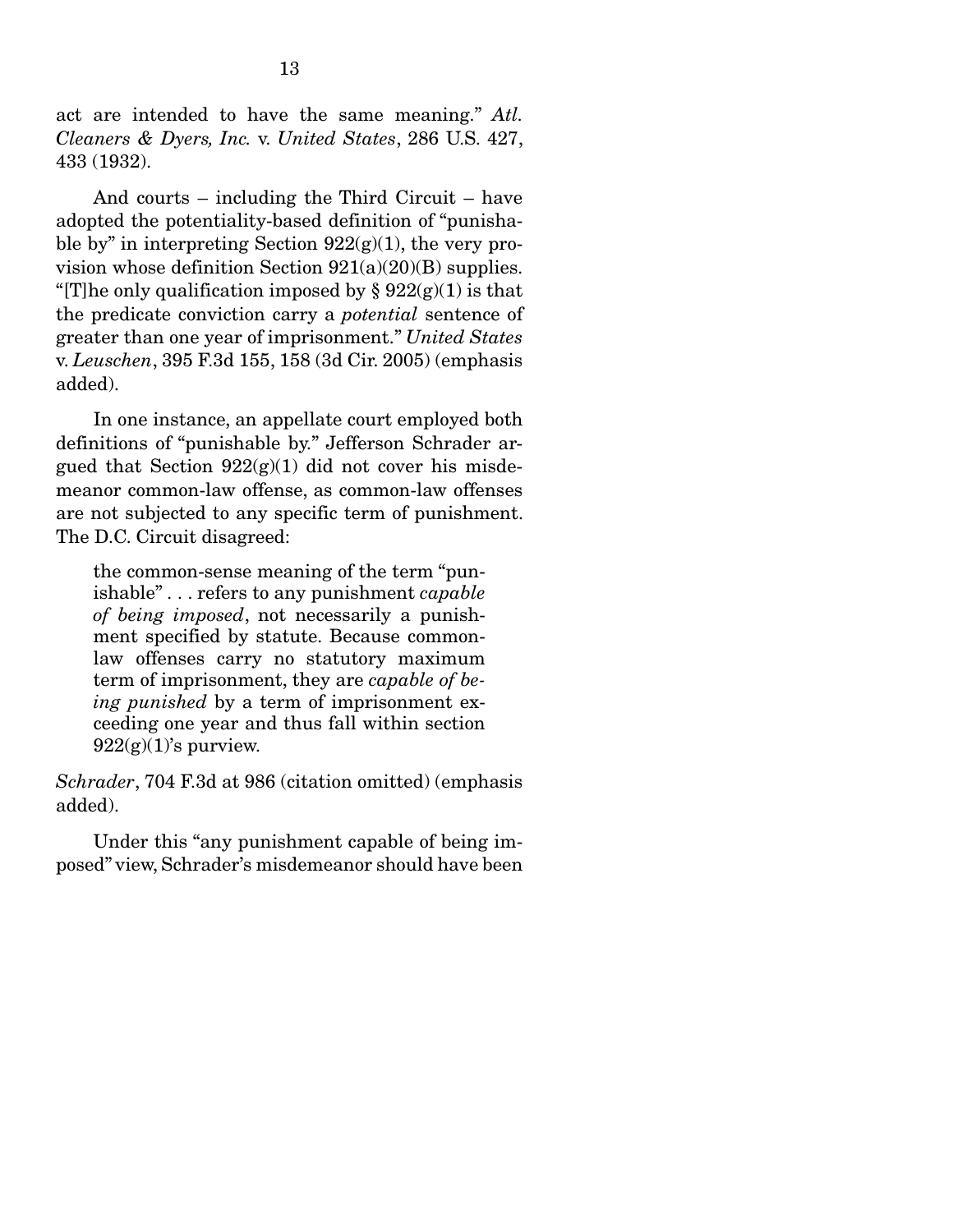"punishable by a term of imprisonment of two years or less," and thus excluded by Section 921(a)(20)(B). Alas, the court held that for purposes of *that* provision, "punishable by" refers to a defined term. "[B]ecause such offenses are also capable of being punished by more than two years' imprisonment, they are ineligible for section 921(a)(20)(B)'s misdemeanor exception." *Id.* In other words, the exclusion benefits only those whose offenses were *subject to* "a term of imprisonment of two years or less."

 This Court has not definitively addressed "punishable by's" precise meaning within Section 921(a)(20)(B). Twice, in dictum, this Court has suggested that "punishable by" as used in that provision refers to a specified term of punishment. In *Logan*, this Court remarked that Section 921(a)(20(B) "place[d] within ACCA's reach state misdemeanor convictions punishable by more than two years' imprisonment." *Logan*, 552 U.S. at 34. But *Logan* also provided that a state misdemeanor "*may* qualify as a 'violent felony' for ACCA-enhancement purposes (or as a predicate for a felon-inpossession conviction under  $\S 922(g)$  only if the offense is punishable by more than two years in prison." *Id.* at 27 (emphasis added). Logan did not press the matter; he "acknowledge[d]" that his earlier convictions "facially qualifie[d]" under Section 921(a)(20)(B). *Id.* at 30. "Thus the sole matter in dispute" was whether his rights had been sufficiently restored. *Id.* at 30-31.

 In another peripheral discussion, this Court offered that Section  $921(a)(20)$  excluded state misdemeanors "punishable by a term of imprisonment of up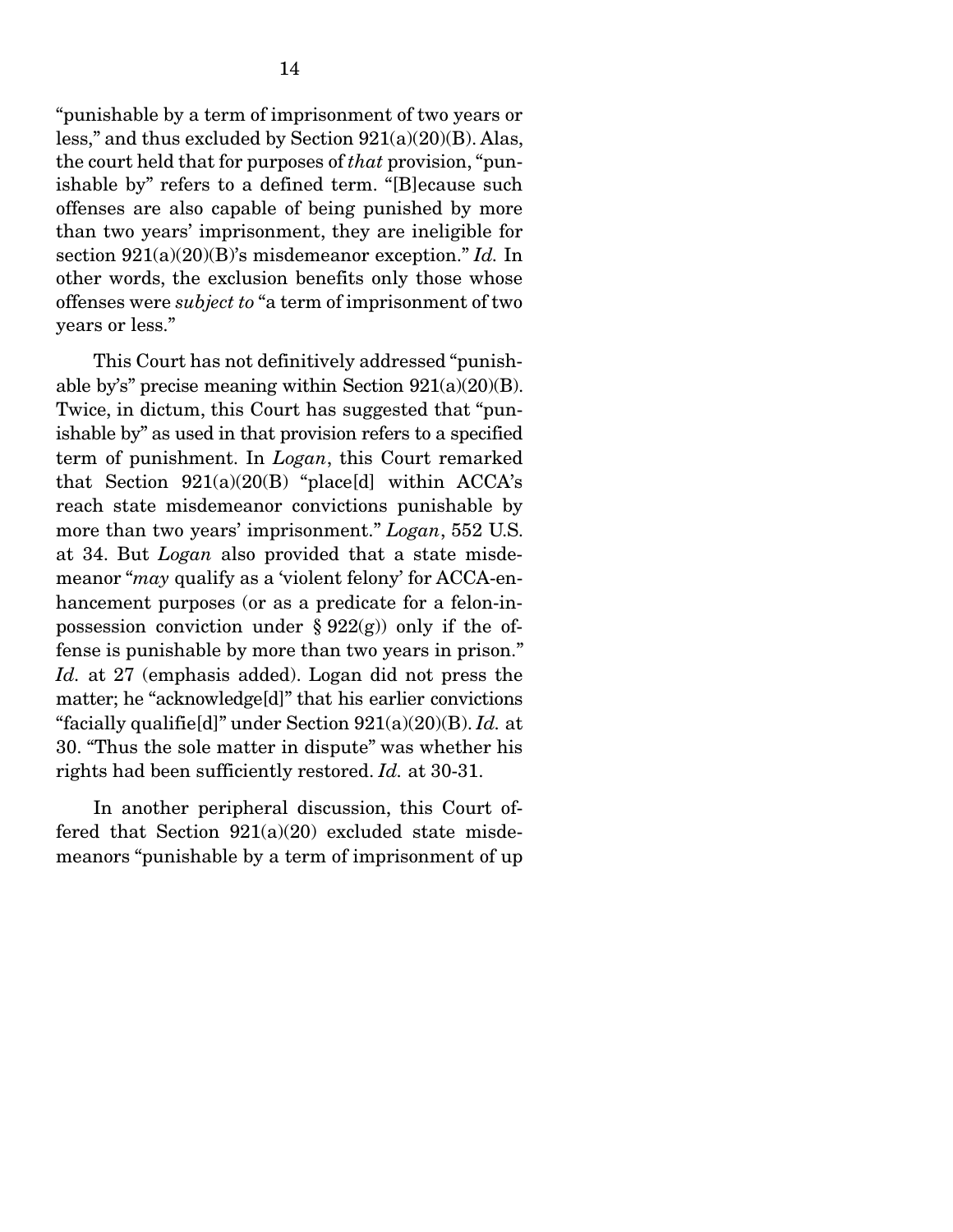to two years." *Small* v. *United States*, 544 U.S. 385, 392 (2005). This subtle and perhaps inadvertent rephrasing of the statutory text would eliminate the ambiguity, but it falls to Congress to take that initiative. In any event, the divergent impacts of the two "punishable by" definitions were not apparently considered.<sup>3</sup>

 But this Court did address the meaning of "punishable by" in a different context, adopting the potentiality-based definition of "punishable by imprisonment at hard labor" as encompassing offenses for which hard labor *may* be imposed in the court's discretion. *In re Mills*, 135 U.S. 263, 266 (1890).

 Ambiguity as to whether the *Mills* approach governs Section 921(a)(20)(B) remains.

## II. Were Certiorari Granted, The Constitutional Avoidance Doctrine Would Counsel Preliminary Examination Of Section 921(a)(20)(B)'s Patent Ambiguity.

 Applying the "felon-in-possession" ban against nonviolent misdemeanants raises serious constitutional

<sup>3</sup> Even were *Logan* and *Small* precedent as to Section  $921(a)(20)$ 's definition of "punishable by," the fact that they predated this Court's acknowledgment of a fundamental right to keep and bear arms would undermine such holdings as the Court did not consider the constitutional consequences in selecting that definition. See *United States* v. *Rehlander*, 666 F.3d 45, 47 (1st Cir. 2012) (Second Amendment "claim is sufficiently powerful that the doctrine of constitutional avoidance requires us to revisit our prior interpretation").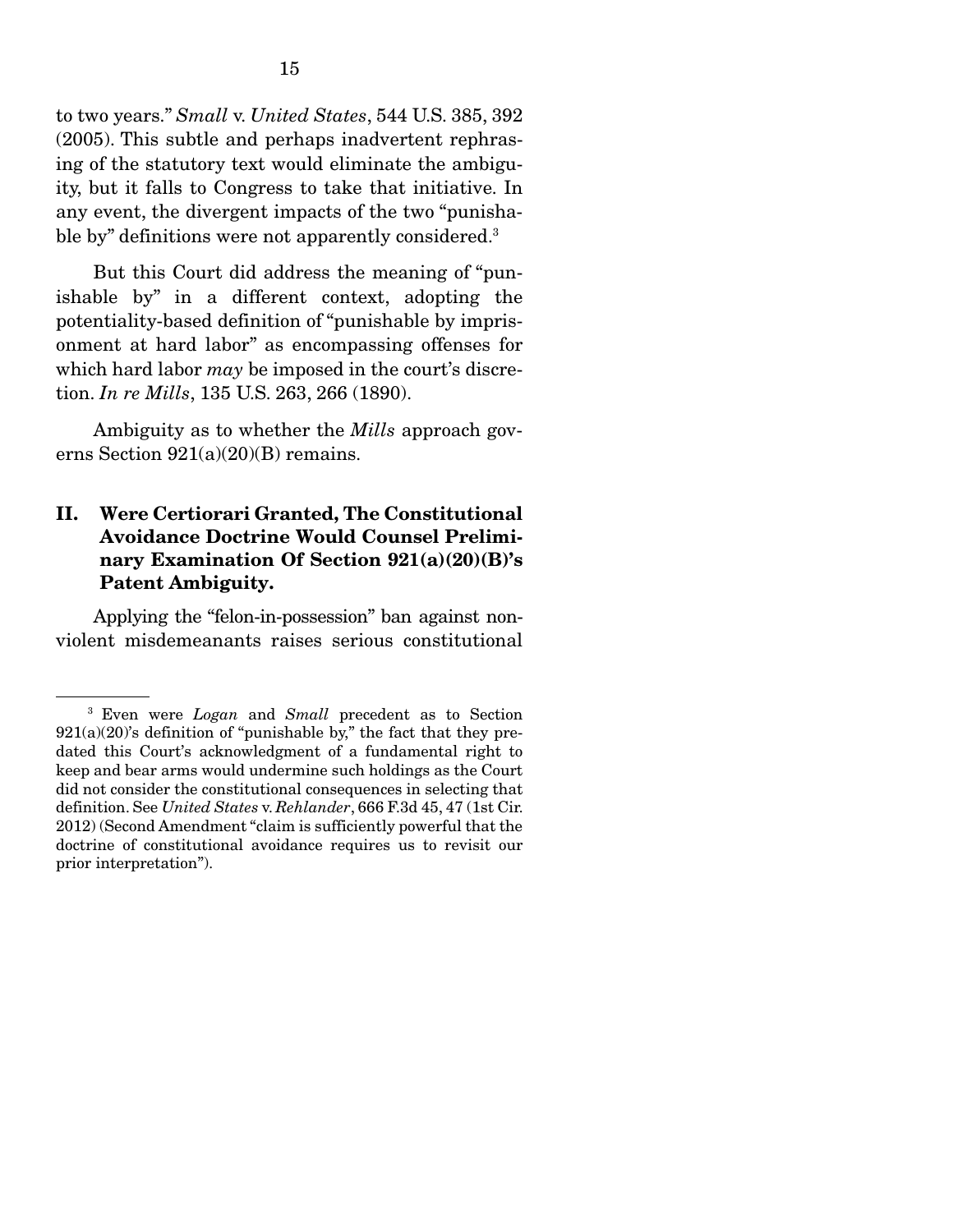questions, even if not the question that the Government's petition presents. This is reason alone to consider whether the statute applies to Respondents.

 "[I]t is a well-established principle governing the prudent exercise of this Court's jurisdiction that normally the Court will not decide a constitutional question if there is some other ground upon which to dispose of the case." *Bond*, 134 S. Ct. at 2087 (internal quotation marks omitted). "Where a statute is susceptible of two constructions, by one of which grave and doubtful constitutional questions arise and by the other of which such questions are avoided, our duty is to adopt the latter." *Gonzalez* v. *United States*, 553 U.S. 242, 251 (2008) (internal quotation marks omitted). "[T]he fact that one among alternative constructions would involve serious constitutional difficulties is reason to reject that interpretation in favor of another." Norman J. Singer, 2A SUTHERLAND ON STATUTORY CON-STRUCTION  $§$  45.11, at 87 (7th ed. 2008) (collecting cases).

 Accordingly, "[t]he question is not whether" an alternative statutory interpretation "is the most natural interpretation of the [law], but only whether it is a 'fairly possible' one. As we have explained, every reasonable construction must be resorted to, in order to save a statute from unconstitutionality." *Nat'l Fed'n of Indep. Bus.* v. *Sebelius*, 132 S. Ct. 2566, 2594 (2012) (Roberts, C.J.) (internal quotation marks and citation omitted); cf. *PDK Labs. Inc.* v. *United States DEA*, 362 F.3d 786, 799 (D.C. Cir. 2004) (Roberts, J., concurring in part and concurring in the judgment) ("if it is not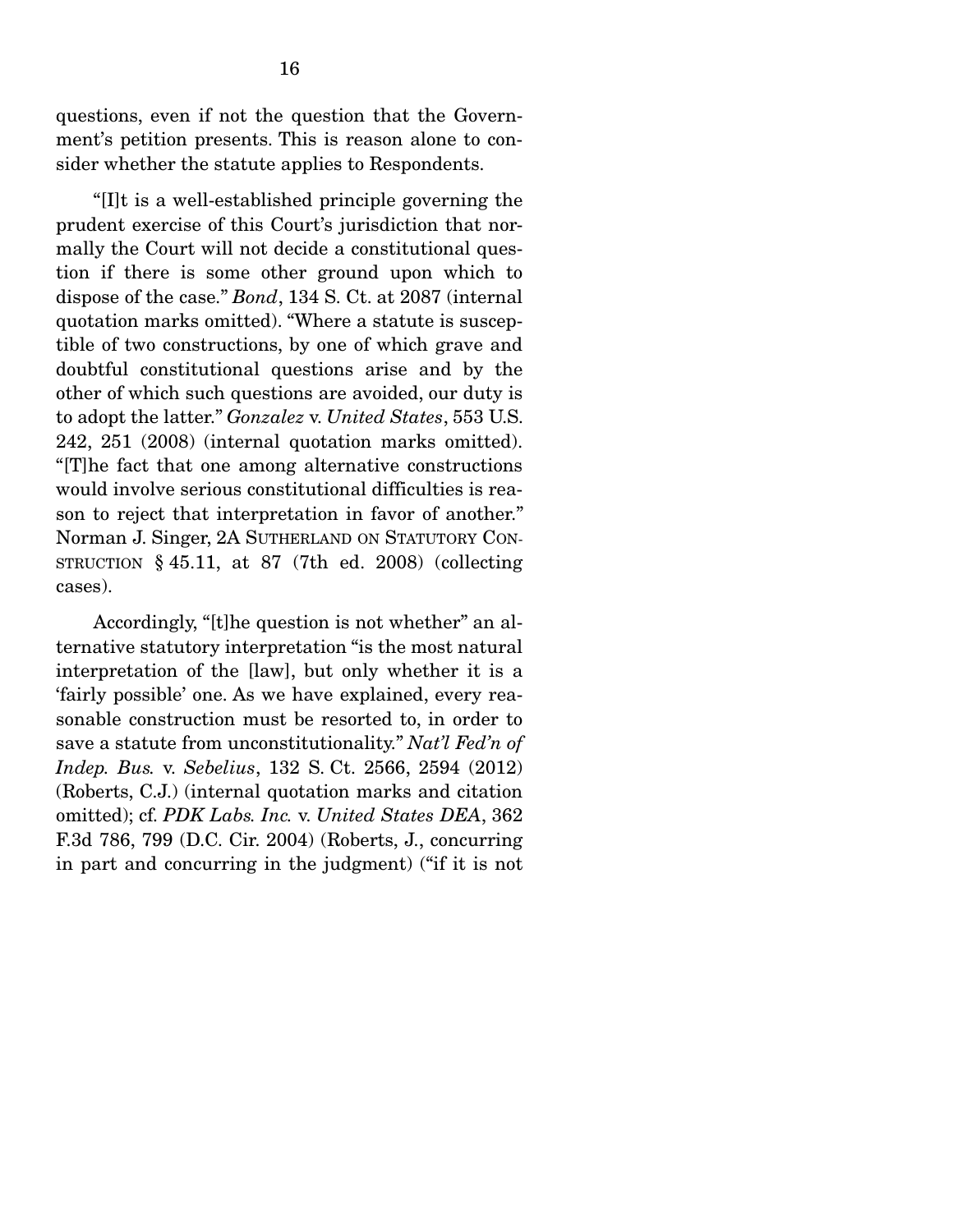necessary to decide more, it is necessary not to decide more").

 A fairly possible interpretation that would avoid the constitutional problems inherent in broadly applying a so-called "felon" ban against nonviolent misdemeanants stands readily apparent: affording the term "punishable by," as it appears in Section  $921(a)(20)(B)$ , its classic meaning – the same meaning already ascribed to the term as it appears in Section  $922(g)(1)$ .

 If a constitutional question here sufficiently warrants resolution, it also warrants any possible avoidance.

## III. The Lower Court Erred In Defining "Punishable By" As "Subject To A Maximum Possible Penalty Of," Rather Than "Capable Of Being Punished By."

 If there is a unifying rule for how the lower courts have recently defined "punishable by," it is this: whichever definition yields the harshest result under the circumstances. But a different rule should govern. "[A]mbiguity concerning the ambit of criminal statutes should be resolved in favor of lenity." *Yates* v. *United States*, 135 S. Ct. 1074, 1088 (2015) (internal quotation marks omitted).

 "[B]ecause of the seriousness of criminal penalties, and because criminal punishment usually represents the moral condemnation of the community, legislatures and not courts should define criminal activity." *United*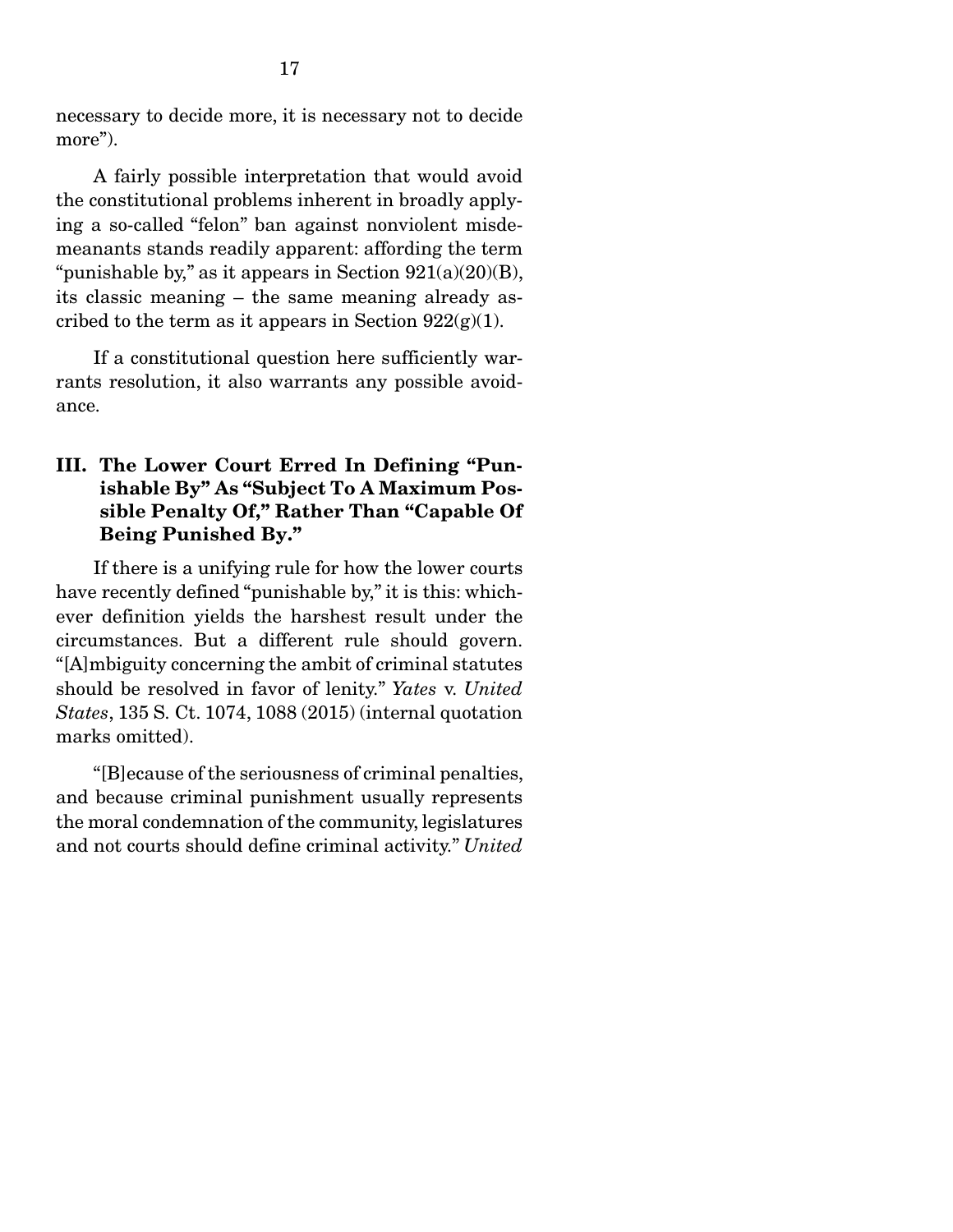*States* v. *Bass*, 404 U.S. 336, 348 (1971). Accordingly, courts construe ambiguous criminal statutes narrowly to avoid "making criminal law in Congress's stead." *United States* v. *Santos*, 553 U.S. 507, 514 (2008) (plurality opinion).

In various ways over the years, we have stated that when choice has to be made between two readings of what conduct Congress has made a crime, it is appropriate, before we choose the harsher alternative, to require that Congress should have spoken in language that is clear and definite.

*Bass*, 404 U.S. at 347-48 (internal quotation marks omitted).

 The rule of lenity, along with the constitutional avoidance doctrine, should have guided the lower court's resolution of the ambiguity in the first instance.

 Employing the potentiality definition in Section  $921(a)(20)(B)$  enjoys other advantages. It bears repeating that "[t]he word 'punishable' in ordinary English simply means 'capable of being punished.'" Nieves-*Rivera*, 961 F.2d at 17; *Schrader*, 704 F.3d at 986; *Denson*, 588 F.2d at 1117. Beyond this plain meaning, the lower court's "subject to" alternative achieves nothing less than the insertion of the word "only" between "punishable" and "by." As the Government would have it, Section 921(a)(20)(B) excludes state misdemeanors "punishable *only* by a term of imprisonment of two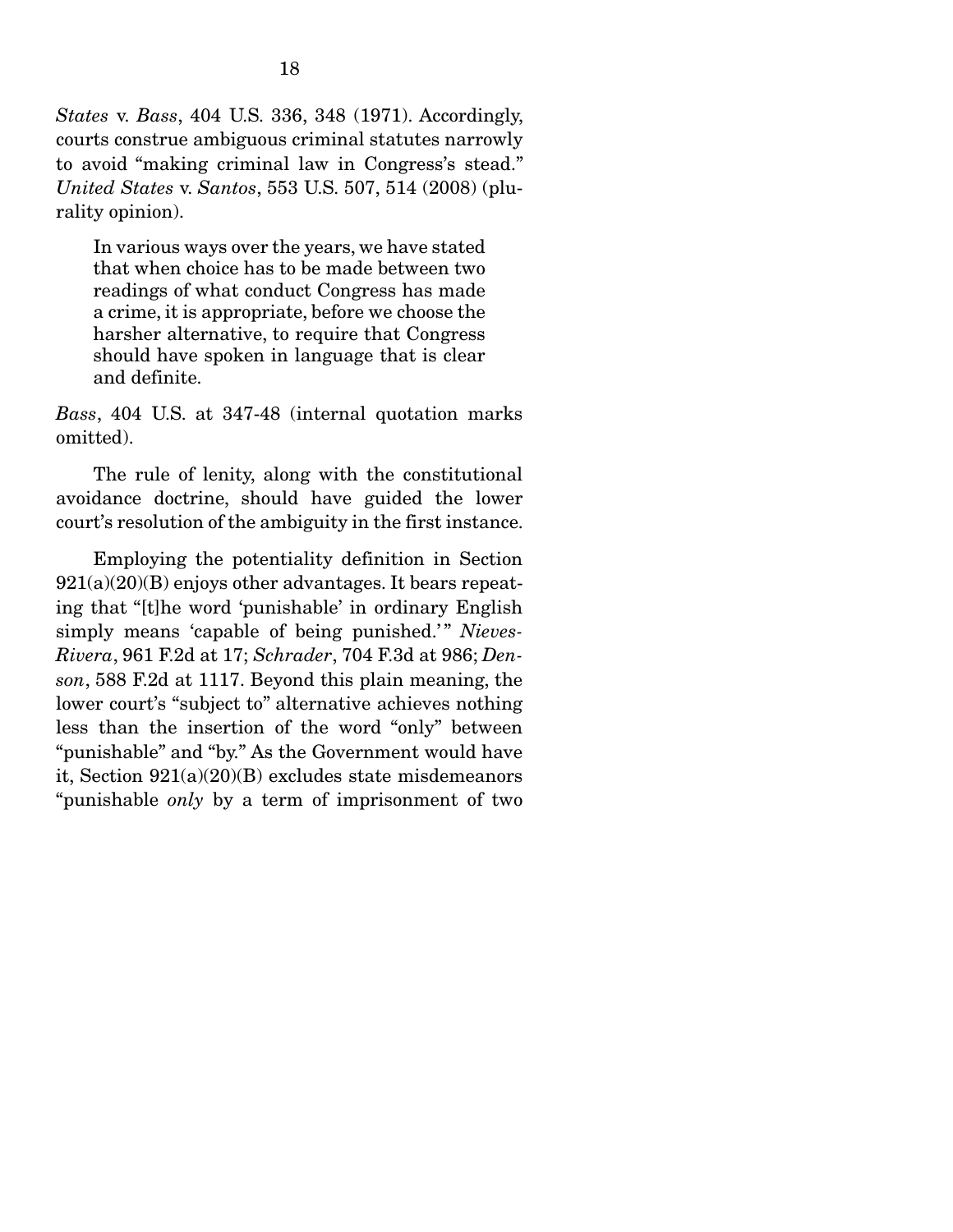years or less," such that if a misdemeanor is *also* punishable by a term exceeding two years, it falls outside the exclusion.

 Courts cannot "engage in a statutory rewrite" by "insert[ing] the word 'only' here and there. . . ." *Adirondack Med. Ctr.* v. *Sebelius*, 740 F.3d 692, 699 (D.C. Cir. 2014); *Public Citizen, Inc.* v. *Rubber Mfrs. Ass'n*, 533 F.3d 810, 817 (D.C. Cir. 2008) (footnote omitted) ("Congress knows well how to say that disclosures may be made *only* under specified provisions or circumstances, but it did not do so here").

What the Government asks is not a construction of a statute, but, in effect, an enlargement of it by the court, so that what was omitted, presumably by inadvertence, may be included within its scope. To supply omissions transcends the judicial function.

*Nichols* v. *United States*, 136 S. Ct. 1113, 1118 (2016) (internal quotation marks and brackets omitted).

\* \* \*

 Many arguments might be advanced as to why some, all, or no state misdemeanors should be included within the "felon-in-possession" ban's scope. There are perhaps as many ways to draft a provision addressing state misdemeanor treatment under Section  $922(g)(1)$ as there are federal legislators and staff. But it is, in the end, for Congress to write this language. If Congress truly wished to broadly disarm nonviolent misdemeanants that earn light sentences, it should have